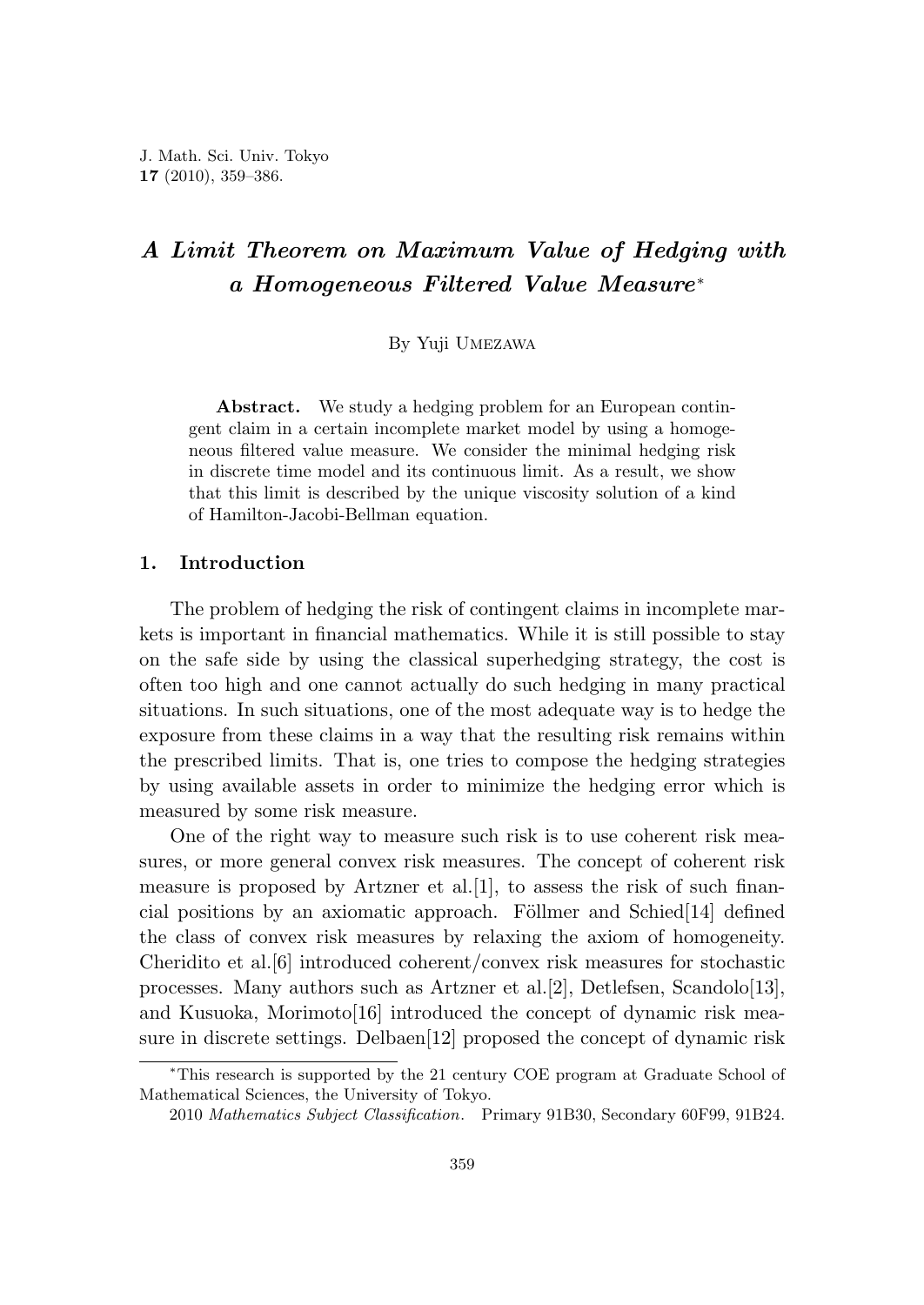measure in a continuous setting. On hedging by using coherent or convex risk measures, many authors such as Barrieu and El Karoui[4][5], Cherny and Madan<sup>[9]</sup>, Nakano<sup>[18]</sup>, Roorda<sup>[19]</sup>, and Umezawa<sup>[21]</sup> studied hedging strategies by using a coherent/convex risk measure in single-period settings. Recently, Cherny[8] gives results in discrete multi-period setting.

In this paper, we study a hedging for an European contingent claim by using a homogeneous filtered value measure in a multi-period setting. We first consider the minimizing problem of hedging risk in discrete multiperiod time market model. The discussion of this part is similar to that of Cherny[8]. Next we consider its continuous limit. As a result, we prove that this limit is describe by the unique viscosity solution of some Hamilton-Jacobi-Bellman equation.

The structure of this paper is as follows. In the rest of this section, we introduce the notion of homogeneous filtered value measure[16], and state the claim of our main theorem. In Section 2, we consider a discrete time model and show a kind of Bellman's principle. In Section 4, we give the proof of our main theorem. In Appendix, we give a brief introduction and results on the theory of viscosity solution.

#### **1.1. Definition**

Let  $\mathcal{L}$  be the set of all probability measures on the Borel space  $(\mathbf{R}, \mathcal{B}(\mathbf{R}))$ ,  $\mathcal{L}^{\infty}$  the set of  $\nu \in \mathcal{L}$  which satisfies  $\nu(\mathbf{R} \setminus [-M, M]) = 0$  for some  $M > 0$ , and M the set of all probability measures on  $([0,1], \mathcal{B}[0,1])$ . For  $\nu \in \mathcal{L}$ , we denote the distribution function of  $\nu$  by  $F_{\nu}$ , i.e.,  $F_{\nu}(z) = \nu((-\infty, z])$ ,  $z \in$ **R**. We define  $Z : [0,1) \times \mathcal{L} \to \mathbb{R}$  by  $Z(x,\nu) = \inf\{z; F_{\nu}(z) > x\}, x \in$  $[0,1)$ ,  $\nu \in \mathcal{L}$ . For  $\alpha \in (0,1]$ , We define  $\eta_{\alpha}: \mathcal{L}^{\infty} \to \mathbf{R}$  by

(1) 
$$
\eta_{\alpha}(\nu) = \alpha^{-1} \int_0^{\alpha} Z(x,\nu) dx, \quad \nu \in \mathcal{L}^{\infty},
$$

and  $\eta_0: \mathcal{L}^{\infty} \to \mathbf{R}$  by

(2) 
$$
\eta_0(\nu) = \inf\{z \in \mathbf{R} \mid \nu((-\infty, z]) > 0\}, \quad \nu \in \mathcal{L}^{\infty}.
$$

DEFINITION 1.1. We say that the mapping  $\eta : \mathcal{L}^{\infty} \to \mathbf{R}$  is a mild value measure if there exists a subset  $\mathcal{M}_0 \subset \mathcal{M}$  such that

$$
\eta(\nu) = \inf_{m \in \mathcal{M}_0} \int_0^1 \eta_\alpha(\nu) m(d\alpha), \ \ \nu \in \mathcal{L}^\infty.
$$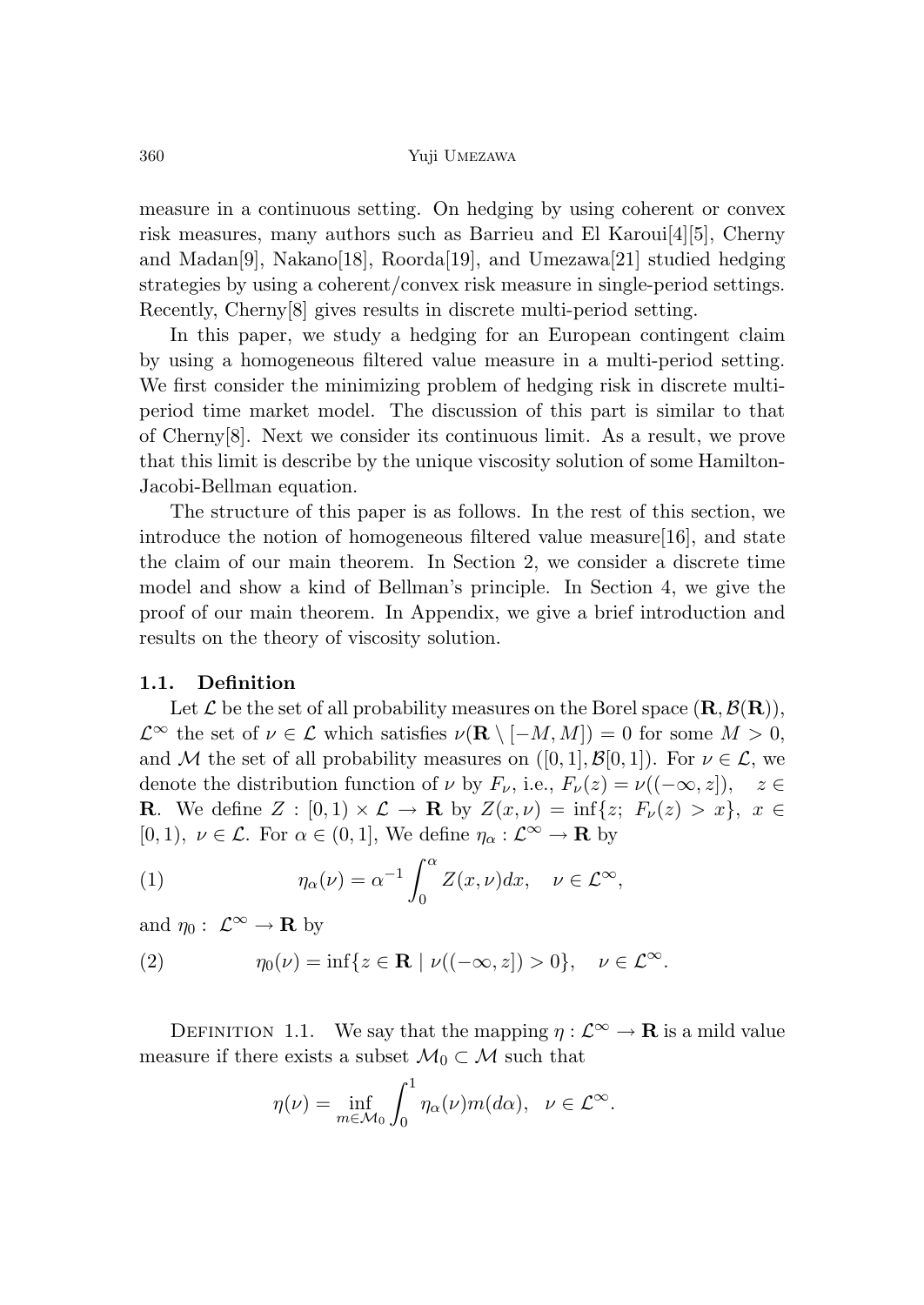DEFINITION 1.2. Let  $\eta : \mathcal{L}^{\infty} \to \mathbf{R}$  be a mild value measure and  $(\Omega, \mathcal{F}, P)$  a standard probability space.

(1) For any  $X \in L^{\infty}(\Omega, \mathcal{F}, P)$  and any sub  $\sigma$ -algebra  $\mathcal{G} \subset \mathcal{F}$ , we define a G-measurable random variable  $\eta(X|\mathcal{G})$  by  $\eta(X|\mathcal{G}) = \eta(P(X \in dx|\mathcal{G}))$ , where  $P(X \in dx | \mathcal{G})$  is a regular conditional probability law of X given a sub  $\sigma$ algebra G.

(2) For any  $X \in L^{\infty}(\Omega, \mathcal{F}, P)$  and a filtration  $\{\mathcal{F}_k\}_{k=0}^n$ , we inductively define a  $\{\mathcal{F}_k\}$ -adapted process  $\{U_k\}_{k=0}^n$  by

(3) 
$$
U_n = \eta(X|\mathcal{F}_n), U_{k-1} = \eta(U_k|\mathcal{F}_{k-1}), \quad k = n, n-1, ..., 1.
$$

We call  $U_k$ ,  $k = 0, 1, \ldots, n$  a homogeneous filtered value measure for  $X \in$  $L^{\infty}$  at *k*. Also we denote  $U_0$  by  $\eta(X|\{\mathcal{F}_k\}_{k=0}^n)$ .

The basic properties of a mild value measure and a homogeneous filtered value measure are shown in [16].

## **1.2. Main theorem**

Let  $\mathcal{Z} = \{z_1, z_2, \ldots, z_N\} \subset \mathbf{R}^M$ , equipped with the discrete topology, and  $\mathcal{B}(\mathcal{Z})$  the Borel algebra with respect to this. We consider a probability  $\hat{P}$  on  $(\mathcal{Z}, \mathcal{B}(\mathcal{Z}))$  define by  $\hat{P}[\{z_j\}] = p_j$ ,  $j = 1, 2, \ldots, N$ , where  $p_j > 0$ ,  $j =$  $1, 2, \ldots, N$  and  $\sum_{j=1}^{N} p_j = 1$ . Also we consider *M*-dimensional random variables  $\hat{Z}$  and  $\hat{Y}^{(n)}$ ,  $n \in \mathbb{N}$  on  $(\mathcal{Z}, \mathcal{B}(\mathcal{Z}))$  defined by

(4) 
$$
\hat{Z}(z) = (\hat{Z}_1(z), \hat{Z}_2(z), \dots, \hat{Z}_M(z)) = z, \ z \in \mathcal{Z},
$$

$$
\hat{Y}^{(n)}(z) = (\hat{Y}_1^{(n)}(z), \hat{Y}_2^{(n)}(z), \dots, \hat{Y}_M^{(n)}(z)),
$$

$$
\hat{Y}_i^{(n)}(z) = \exp(\hat{Z}_i(z)\sqrt{\frac{T}{n}} + b_i\frac{T}{n}), \ i = 1, 2, \dots, M, \ n \in \mathbb{N},
$$

where  $b_i$ ,  $i = 1, 2, \ldots, M$  and *T* are positive numbers. We denote by  $\hat{\mathcal{P}}$ the set of all probability measures on  $(\mathcal{Z}, \mathcal{B}(\mathcal{Z}))$ . We identify  $\hat{\mathcal{P}}$  as the hyperplane  $\{(q_1, q_2, \ldots, q_N)| q_j \geq 0, j = 1, 2, \ldots, N, \sum_{j=1}^{N} q_j = 1\}$  on  $\mathbf{R}^N$ .

Let  $(\Omega, \mathcal{F}, P)$  be the direct product probability space of countably infinite copies of  $(\mathcal{Z}, \mathcal{B}(\mathcal{Z}), \hat{P})$ . We consider *M*-dimensional random variables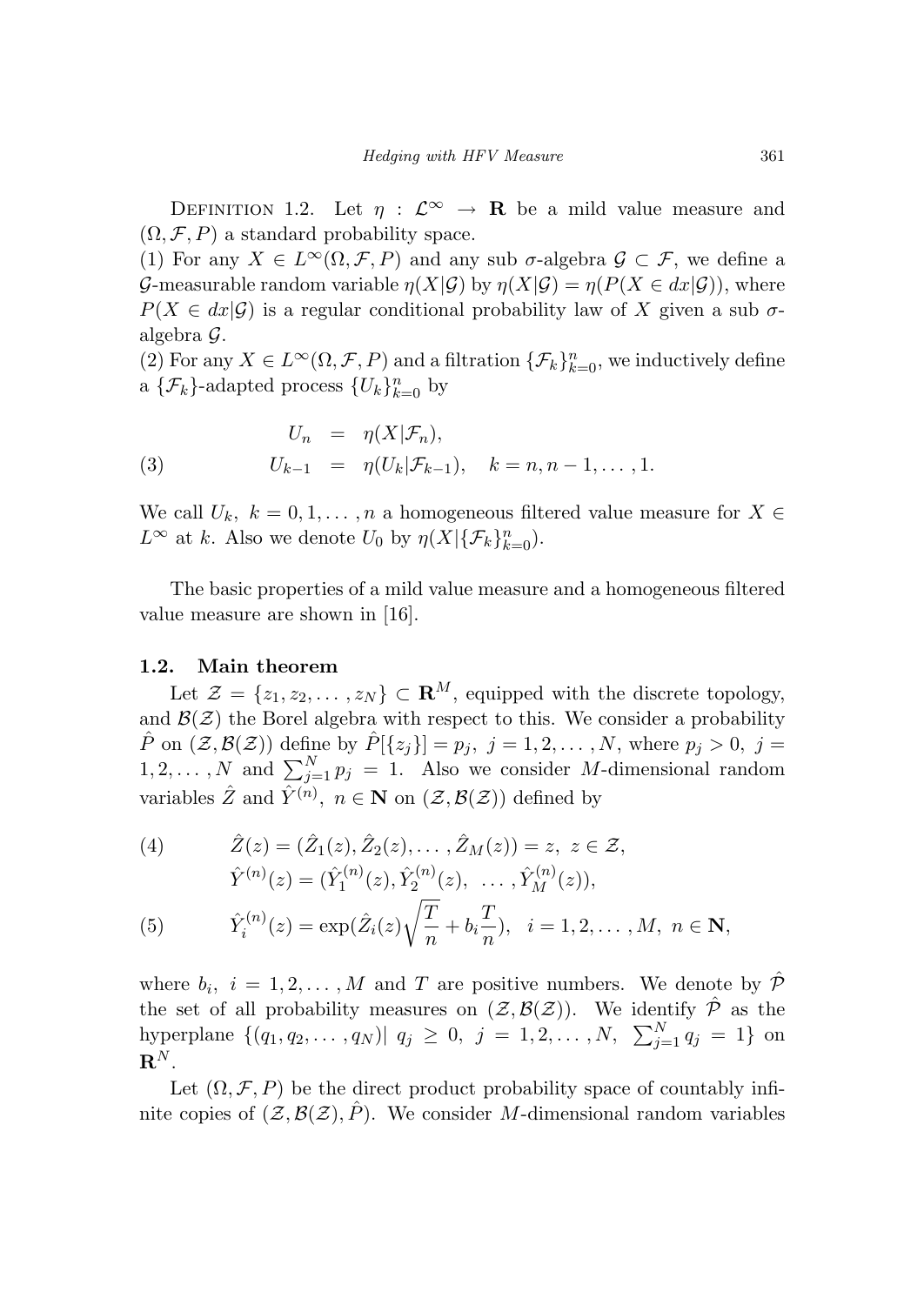$Z_k$  and  $Y_k^{(n)} = (Y_{1,k}^{(n)}, \ldots, Y_{M,k}^{(n)}), k, n \in \mathbb{N}$  on  $(\Omega, \mathcal{F})$  defined by

(6) 
$$
Z_k(\omega) = \hat{Z}(\omega_k),
$$

(7) 
$$
Y_k^{(n)}(\omega) = \hat{Y}^{(n)}(\omega_k),
$$

where  $\omega = (\omega_1, \omega_2, \dots) \in \Omega$ . We give a filtration  $\{\mathcal{F}_k\}_{k=0,1,2,\dots}$  on  $(\Omega, \mathcal{F})$  by

(8) 
$$
\mathcal{F}_0 = \sigma(\emptyset, \Omega), \n\mathcal{F}_k = \sigma(Z_1, Z_2, \dots, Z_k), \quad k = 1, 2, \dots.
$$

Note that the process  $(Y^{(n)}_k)$  is  $\{\mathcal{F}_k\}$ -adapted, and  $Y^{(n)}_k$ ,  $k = 1, 2, \ldots$  is independent of  $\mathcal{F}_l$ ,  $l = 1, 2, \ldots, k-1$  for each  $n \in \mathbb{N}$ . We denote by  $\mathcal{P}$  the set of all probability measures which is absolutely continuous with respect to *P*.

We consider an  $\{\mathcal{F}_k\}$ -adapted *M*-dimensional process  $\{S_k^{(n)}\}_{k=1,2,\ldots,n}$  for each  $n \in \mathbb{N}$  defined by

(9) 
$$
S_k^{(n)} = (S_{1,k}^{(n)}, S_{2,k}^{(n)}, \dots, S_{M,k}^{(n)}), \quad k = 1, 2, \dots, n
$$

$$
S_{i,k}^{(n)} = S_{i,0} \prod_{l=1}^k Y_{i,l}^{(n)}, \quad i = 1, 2, \dots M.
$$

where  $S_0 = (S_{1,0}, S_{2,0}, \ldots, S_{M,0}) \in (0, \infty)^M$  is a constant vector.  $S_k^{(n)}$  is interpreted as the price vector of *M* risky assets at time *k*. We call a  $\{\mathcal{F}_k\}$ predictable *M* dimensional process  $\xi = (\xi_k)_{k=1,2...}$  a self-financing strategy, and denote by  $S\mathcal{F}$  the set of all self-financing strategy. Then we define a random variable  $V_k^{(n)}(v,\xi)$  for  $v \ge 0$ , and  $\xi \in \mathcal{SF}$  by  $V_0^{(n)}(v,\xi) = v$  and

(10) 
$$
V_k^{(n)}(v,\xi) = v + \sum_{l=1}^k \xi_l \cdot (S_l^{(n)} - S_{l-1}^{(n)}).
$$

 $V_k^{(n)}(v,\xi)$  represents the discount value of self-financing portfolio  $(v,\xi)$  at time *k*.

Hereafter we use the following type of mild value measure:

(11) 
$$
\eta(\nu) = \int_0^1 \eta_\alpha(\nu) \mu(d\alpha), \ \ \nu \in \mathcal{L}^\infty, \ \mu \in \mathcal{M},
$$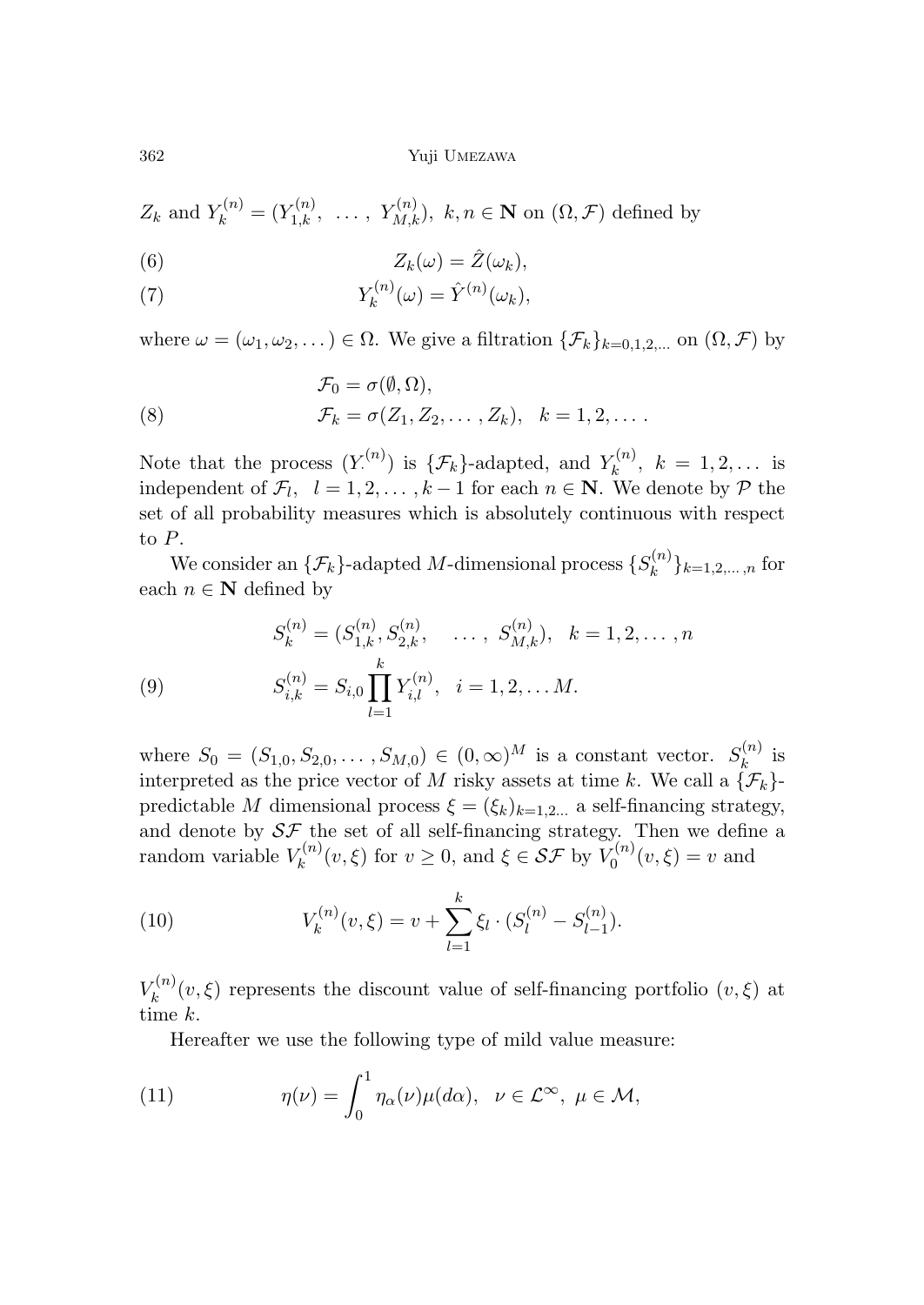and fix it. We define  $\hat{Q}$  by

 $\hat{\mathcal{Q}} = \{ \hat{Q} \in \hat{\mathcal{P}} \mid E^{\hat{Q}}[\hat{X}] \geq 0$ , for all random variables  $\hat{X}$  on  $(\mathcal{Z}, \mathcal{B}(\mathcal{Z}))$ such that  $\eta(\nu_{\hat{Y}}) \geq 0$  holds.},

where  $\nu_{\hat{X}}$  is the probability distribution on  $\hat{X}$ .

Let  $\hat{C}([0,\infty)^M : \mathbf{R})$  be the set of functions  $g : [0,\infty)^M \to \mathbf{R}$  such that

(12) 
$$
|g(x) - g(x')| \le K|x - x'|, \quad x, x' \in [0, \infty)^M,
$$

$$
|g(x)| \le K(1 + |x|^{2m}), \quad x \in [0, \infty)^M,
$$

hold for some  $K > 0$ ,  $m \in \mathbb{N}$ . Take  $f \in \hat{C}([0,\infty)^M : \mathbb{R})$  and fix it.

We assume the following in what follows.

ASSUMPTION 1.3.  $M+1 < N$ .

Remark. This assumption indicates that the market model which we consider here is incomplete.

ASSUMPTION 1.4. the set  $\hat{\mathcal{Q}} \cap \bigcap_{i=1}^{M} \{ \hat{Q} \in \hat{\mathcal{P}} \mid E^{\hat{Q}}[\hat{Z}_i] = 0 \}$  contains at least one inner point, where we consider the relative topology of the usual topology on  $\mathbb{R}^N$  to the hyperplane  $\hat{\mathcal{P}}$ .

Let us define  $\Gamma \in \mathbf{R}^{M \times M}$  by

$$
\Gamma = \{ \gamma = (\gamma_{ii'})_{i,i'=1,2,\dots,M} \mid \gamma_{ii'} = E^{\hat{Q}}[\hat{Z}_i \hat{Z}_{i'}],
$$
  
for some  $\hat{Q} \in \hat{Q} \cap \bigcap_{i=1}^M \{ \hat{Q} \in \hat{\mathcal{P}} \mid E^{\hat{Q}}[\hat{Z}_i] = 0 \}.\}$ .

Note that  $\gamma \in \Gamma$  is nonnegative definite. Also we can easily see that  $\Gamma$  is compact with respect to the usual topology on  $\mathbf{R}^{M \times M}$ .

Our main theorem is the following.

THEOREM 1.5. We have  $\lim_{n\to\infty} \sup_{\xi \in \mathcal{SF}} \eta(V_n^{(n)}(v,\xi) + f(S_n^{(n)})$  ${\{\mathcal{F}_k\}}_{k=0}^n$  =  $v + U(0, S_0)$ , where  $U : [0, T] \times [0, \infty)^M \rightarrow \mathbf{R}$  is the unique viscosity solution of the following Hamilton-Jacobi-Bellman equation:

(13) 
$$
\frac{\partial U}{\partial t} + \inf_{\gamma = (\gamma_{ii'})_{i,i'} \in \Gamma} \sum_{i,i'=1}^{M} \frac{1}{2} \gamma_{ii'} x_i x_{i'} \frac{\partial^2 U}{\partial x_i \partial x_{i'}} = 0,
$$

$$
U(T, x) = f(x), \quad x \in [0, \infty)^M,
$$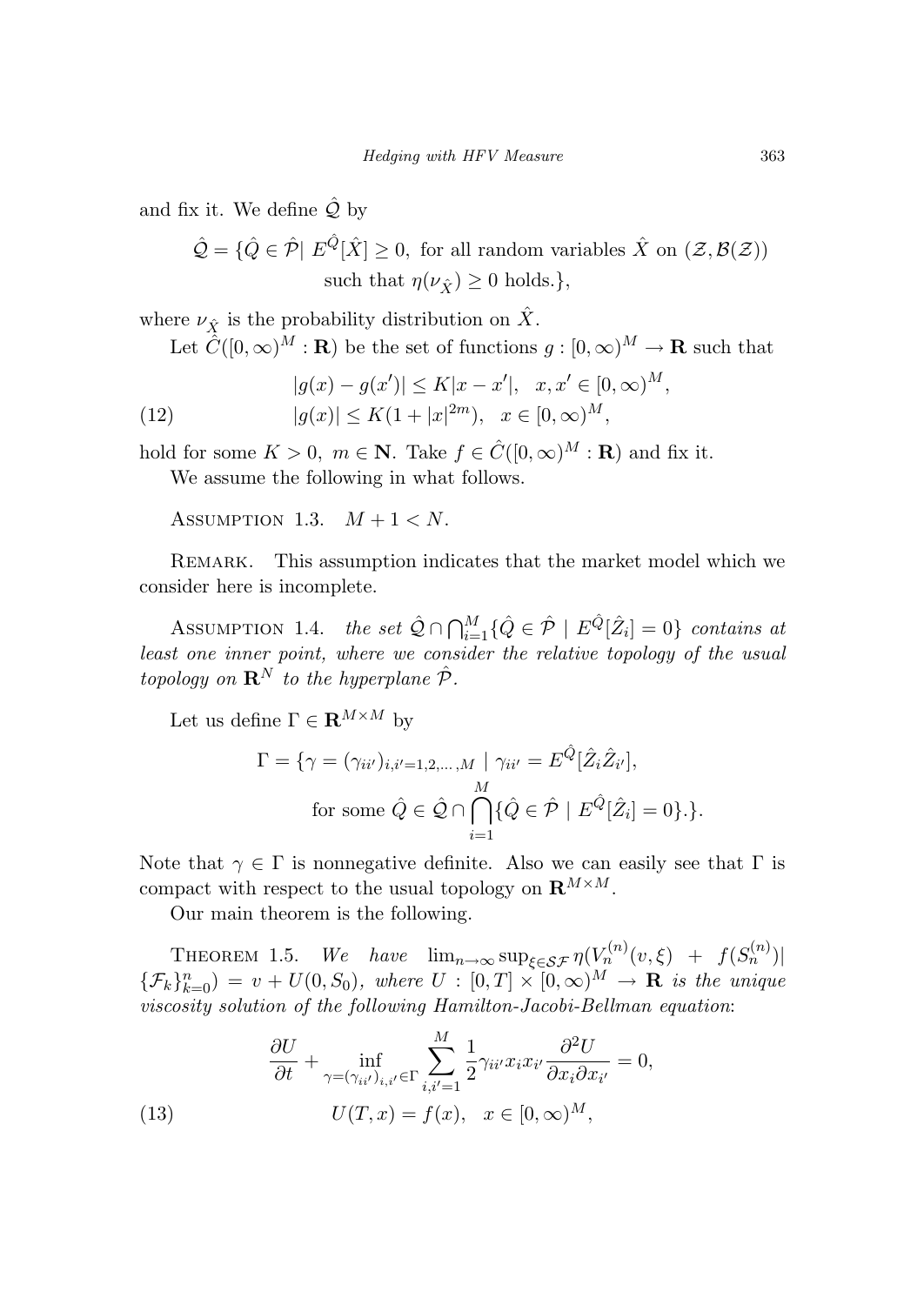satisfying  $U(t, \cdot) \in \hat{C}([0,\infty)^M : \mathbf{R})$  for each  $t \in [0,T]$ .

We give a proof of Theorem 1.5 in Section 4.

*Example* 1.6. We consider the case where  $M = 1, N = 3$ , and  $\eta =$ *η*<sub>α</sub>,  $\alpha \in (0, 1)$ . We also assume that  $E^{\hat{P}}[\hat{Z}] = \sum_{j=1}^{3} p_j z_j = 0$ . In this case, we have  $\hat{Q} = \{\hat{Q} \in \hat{\mathcal{P}} \mid \hat{q}_j = \hat{Q}[\hat{Z} = z_j] \leq p_j/\alpha, \ j = 1, 2, 3\}.$ 

We see that the condition "  $\hat{Q} \in \hat{\mathcal{Q}} \cap \{\hat{Q} \in \hat{\mathcal{P}} \mid E^{\hat{Q}}[\hat{Z}] = 0\}$ " is equivalent to the following:

$$
\hat{q}_1 \in [\underline{q}, \overline{q}], \quad \hat{q}_2 = -\frac{z_3}{z_2 - z_3} - \frac{z_1 - z_3}{z_2 - z_3} \hat{q}_1, \quad \hat{q}_3 = \frac{z_2}{z_2 - z_3} + \frac{z_1 - z_2}{z_2 - z_3} \hat{q}_1,
$$

where

$$
\underline{q} = 0 \vee \frac{-\alpha z_3 - p_2(z_2 - z_3)}{\alpha(z_1 - z_3)} \vee \frac{-z_2}{z_1 - z_2},
$$

$$
\overline{q} = \frac{p_1}{\alpha} \wedge \frac{-z_3}{z_1 - z_3} \wedge \frac{-\alpha z_2 + p_3(z_2 - z_3)}{\alpha(z_1 - z_2)}.
$$

Also we have  $\Gamma = [q(z_1 - z_2)(z_1 - z_3) - z_2z_3, \ \overline{q}(z_1 - z_2)(z_1 - z_3) - z_2z_3].$  We can easily see that  $q < \overline{q}$ . Hence Assumption 1.4 holds.

# **2. Discrete model**

Throughout this paper, we use the following notation:

(14) 
$$
xy = (x_1y_1, x_2y_2, \dots, x_My_M) \in \mathbf{R}^M,
$$

for  $x = (x_1, x_2, \ldots, x_M)$ ,  $y = (y_1, y_2, \ldots, y_M) \in \mathbb{R}^M$ .

We consider some maximization problem on hedging with a homogeneous filtered value measure in a discrete time market model. The following setting is parallel to that of Section 1. Let  $(\Omega, \mathcal{F}, P)$  be a standard probability space with a filtration  $\{\mathcal{F}_k\}_{k=0,1,\ldots,n}$ . Also, let be  $Y_k =$  $(Y_{1,k}, \ldots, Y_{M,k}), k = 1, 2, \ldots, n$  be identically distributed *M*-dimensional random variables such that  $Y_k$  is  $\{\mathcal{F}_k\}$ -measurable and independent of  $\mathcal{F}_l$ ,  $l = 1, 2, \ldots, k - 1$ . We assume that  $Y_{i,k}(\omega) > 0$ ,  $\omega \in \Omega$ ,  $\underline{Y} =$  $\min_{i=1,2,\ldots,M} \text{ess.inf } Y_{i,1}(\omega) > 0$ , and  $\overline{Y} = \max_{i=1,2,\ldots,M} \text{ess-sup}$  $\sup_{\omega} Y_{i,1}(\omega) < \infty$ . We denote by  $\mathcal P$  the set of all probability measures on  $(\Omega, \mathcal F)$  which are absolutely continuous with respect to *P*.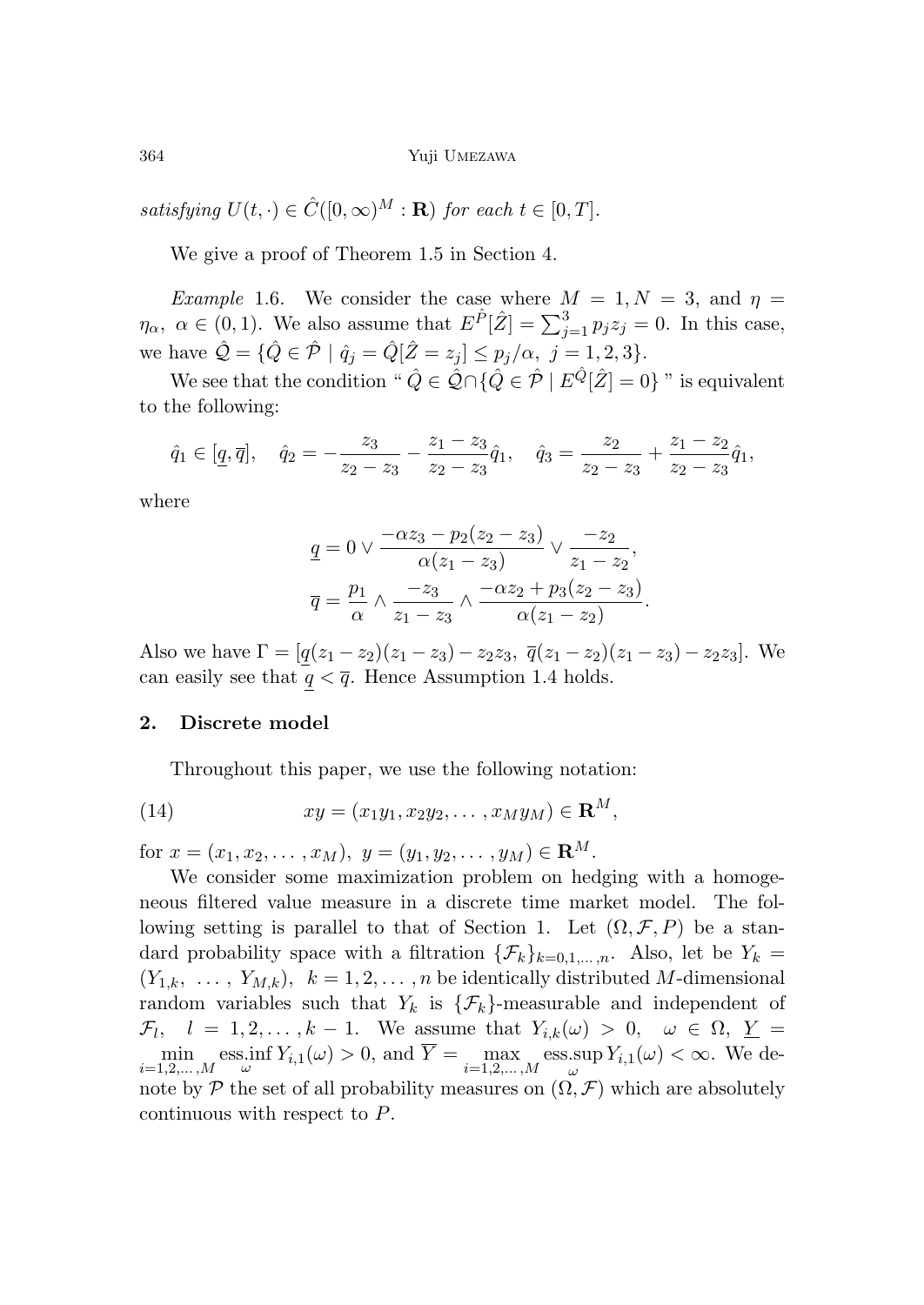We define *M* dimensional  $\{\mathcal{F}_k\}$ -adapted process  $\{S_k\}_{k=1,2,\ldots,n}$  by

(15) 
$$
S_k = (S_{1,k}, S_{2,k}, \dots, S_{M,k}),
$$

$$
S_{i,k} = S_{i,0} \prod_{l=1}^k Y_{i,l}, \quad i = 1, 2, \dots M,
$$

where  $S_0 = (S_{1,0}, S_{2,0}, \ldots, S_{M,0}) \in (0, \infty)^M$  is a constant vector.

We call an *M* dimensional  $\{\mathcal{F}_k\}$ -predictable process  $\xi = (\xi_k)_{k=1,2,...}$  a self-financing strategy, and denote by  $S\mathcal{F}$  the set of all self-financing strategy. Then we define a random variable  $V_k(v,\xi)$  for  $v \in (0,\infty)$ ,  $\xi \in \mathcal{SF}$  by  $V_0(v,\xi) = v$  and  $V_k(v,\xi) = v + \sum$ *k ξ<sup>l</sup>* · (*S<sup>l</sup>* − *Sl*−1)*, k* ∈ **N**.

*l*=1 As in section 1, we use the following type of mild value measure:

(16) 
$$
\eta(\nu) = \int_0^1 \eta_\alpha(\nu) \mu(d\alpha), \ \ \nu \in \mathcal{L}^\infty, \ \mu \in \mathcal{M},
$$

and fix it. Let  $\Phi_{\mu} : [0,1] \to [0,1], \ \mu \in \mathcal{M}$  be a mapping defined by

(17) 
$$
\Phi_{\mu}(x) = \int_{[1-x,1]} (1 - \frac{1-x}{\alpha}) \mu(d\alpha), \quad x \in [0,1),
$$

$$
\Phi_{\mu}(1) = 1.
$$

We can easily see that  $0 \le \Phi_{\mu}(x) \le x$ , since  $\{1-(1-x/\alpha)\} \le \{1-(1-x)\}$ *x* holds for any  $\alpha \in (0,1]$ . We also define

(18) 
$$
Q = \{Q \in \mathcal{P} \mid E^{Q}[X] \ge 0 \text{ for all } X \in L^{\infty}(\Omega, \mathcal{F}_1, P) \text{ such that } \eta(\nu_X) \ge 0 \text{ hold } \}.
$$

We assume the following.

$$
\text{Assumption 2.1.} \quad \mathcal{Q} \cap \bigcap_{i=1}^{M} \{ Q \in \mathcal{P} \mid E^{Q}[Y_{i,1}] = 1 \} \neq \emptyset.
$$

Let us denote  $\eta(\nu_X)$  by  $\bar{\eta}(X)$  for  $X \in L^{\infty}(\Omega, \mathcal{F}, P)$ , where  $\nu_X$  is the distribution of *X*. Obviously we have  $\bar{\eta}(X) = \inf_{Q \in \mathcal{Q}} E^Q[X], X \in$  $L^{\infty}(\Omega, \mathcal{F}, P)$ . Also we see that  $\mathcal{Q} = \{Q \in \mathcal{P} \mid Q[A] \geq \Phi_{\mu}(P[A]), A \in \mathcal{F}\}\$ by Theorem 4.73 in [15]. We denote

(19) 
$$
\psi_g(x,y) = \bar{\eta}((xy) \cdot (Y_1 - \mathbf{1}) + g(xY_1)), \ \mathbf{1} = (1,1,\dots,1) \in \mathbf{R}^M,
$$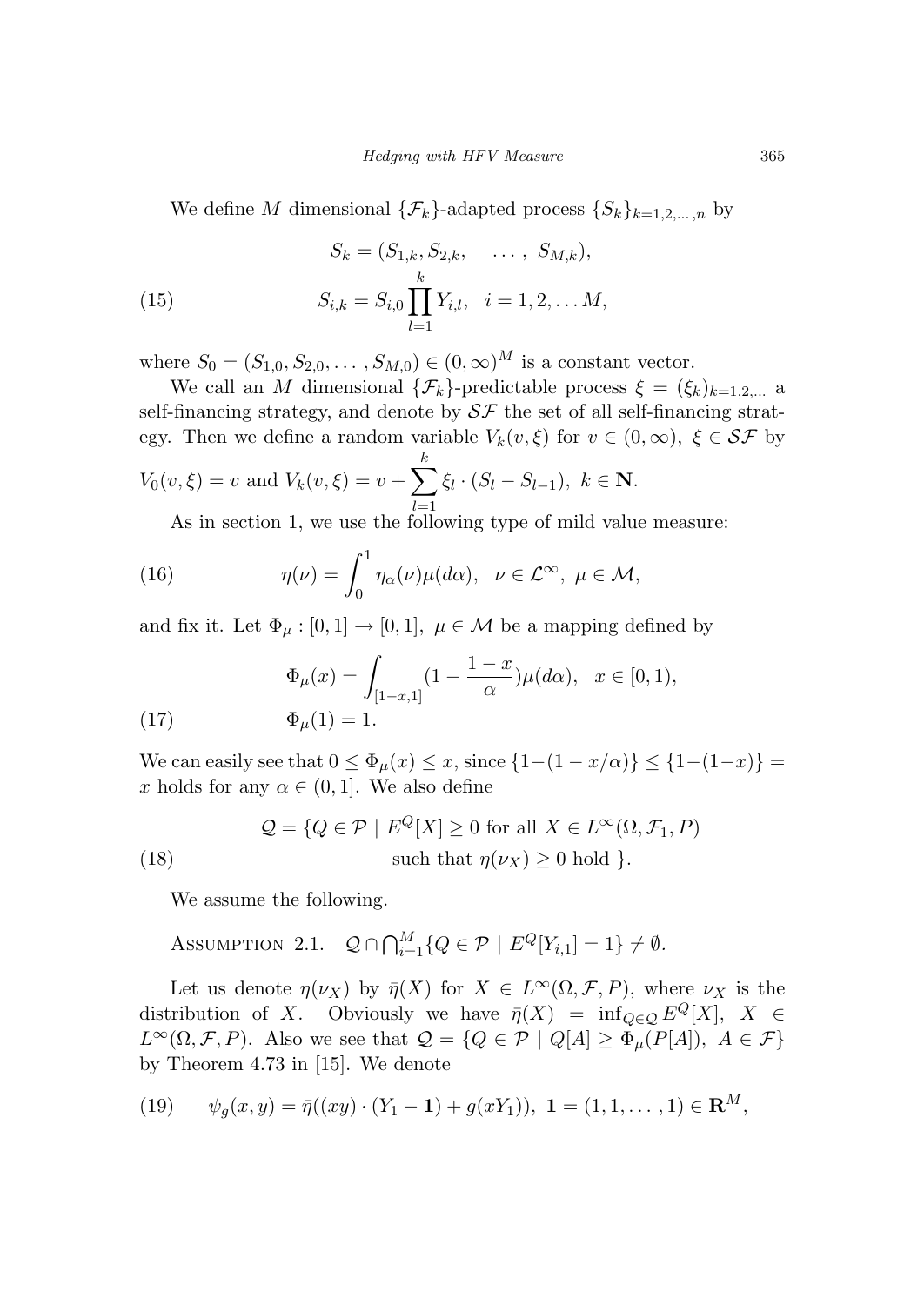for  $x \in [0, \infty)^M$ ,  $y \in \mathbb{R}^M$ , and  $g \in \hat{C}([0, \infty)^M : \mathbb{R})$ . Since

$$
|\{(xy) \cdot (Y_1 - \mathbf{1}) + g(xY_1)\} - \{(x'y') \cdot (Y_1 - \mathbf{1}) + g(x'Y_1)\}|
$$
  
\$\le K\{(\overline{Y} + 1)|xy - x'y'| + \overline{Y}|x - x'|\},\$

 $x, x' \in [0, \infty)^M$ ,  $y, y' \in \mathbb{R}^M$ , for some  $K > 0$ , and  $\bar{\eta}$  is monotone, i.e.,  $\bar{\eta}(X) \leq \bar{\eta}(X')$ , for  $X, X' \in L^{\infty}(\Omega)$  such that  $X \leq X'$ , then we have

$$
|\psi_g(x, y) - \psi_g(x', y')| \le K\{(\overline{Y} + 1)|xy - x'y'| + \overline{Y}|x - x'|\}.
$$

Hence  $(x, y) \mapsto \psi_q(x, y)$  is continuous. Next we define

(20) 
$$
\phi_g(x) = \sup_{y \in \mathbf{R}^M} \psi_g(x, y).
$$

Note that  $\phi_g(x) < +\infty$ ,  $x \in [0,\infty)^M$ . Indeed, there exists  $\overline{Q} \in \mathcal{Q} \cap$ ∩ *M i*=1  ${Q \in \mathcal{P} \mid E^Q[Y_{i,1}]=1}$  by Assumption 2.1, and then we see that  $\phi_g(x) \leq$  $E^{\bar{Q}}[g(xY_1)] \le K(1+|x|^{2m})$ , for some  $K > 0$ . Also we have

$$
\phi_g(x) = \sup_{y \in \mathbf{R}^M} \inf_{Q \in \mathcal{Q}} E^Q[(xy) \cdot (Y_1 - \mathbf{1}) + g(xY_1)]
$$
  
= 
$$
\inf_{Q \in \mathcal{Q}} \sup_{y \in \mathbf{R}^M} E^Q[(xy) \cdot (Y_1 - \mathbf{1}) + g(xY_1)]
$$
  
= 
$$
\inf_{Q \in \mathcal{Q} \cap \bigcap_{i=1}^M \{Q \in \mathcal{P} \mid E^Q[Y_{i,1}]=1\}} E^Q[g(xY_1)],
$$

by Takahashi's Minimax Theorem in [20]. Since  $|g(xY_1) - g(x'Y_1)| \leq K\overline{Y}|x$  $x'$ | and  $|g(xY_1)| \leq K(1 + \overline{Y}^{2m}|x|^{2m})$  holds for  $x, x' \in [0, \infty)^M$  and  $g \in$  $\hat{C}([0,\infty)^M : \mathbf{R})$ , where  $K > 0$  is a constant which is independent of  $x, x', Q$ , the mapping  $\phi_g : [0, \infty)^M \to \mathbf{R}$  belongs to  $\hat{C}([0, \infty)^M : \mathbf{R})$ . Then we can define an operator *H* on  $\hat{C}([0,\infty)^M : \mathbf{R})$  by  $Hg = \phi_g$ . Also we inductively define  $H^k g = H(H^{k-1}g)$ ,  $k = 1, 2, ...$  and  $H^0 g = g$  for  $g \in \hat{C}([0, \infty)^M : \mathbf{R})$ .

Now we fix  $n \in \mathbb{N}$ . We define random variables  $L_k(v, \xi)$ ,  $k = 0, 1, \ldots, n$ ,  $v \in (0, \infty)$ , and  $\xi \in \mathcal{SF}$  inductively by  $L_n(v, \xi) = V_n(v, \xi) + f(S_n)$  and

(21) 
$$
L_{k-1}(v,\xi) = \eta(L_k(v,\xi)|\mathcal{F}_{k-1}), \quad k = n, n-1, \ldots, 1,
$$

where  $f \in \hat{C}([0,\infty)^M; \mathbf{R})$ . Obviously  $L_k(v,\xi)$ ,  $k = 0,1,...,n$  equals the homogeneous value measure for  $V_n(v, \xi) + f(S_n)$  at *k*.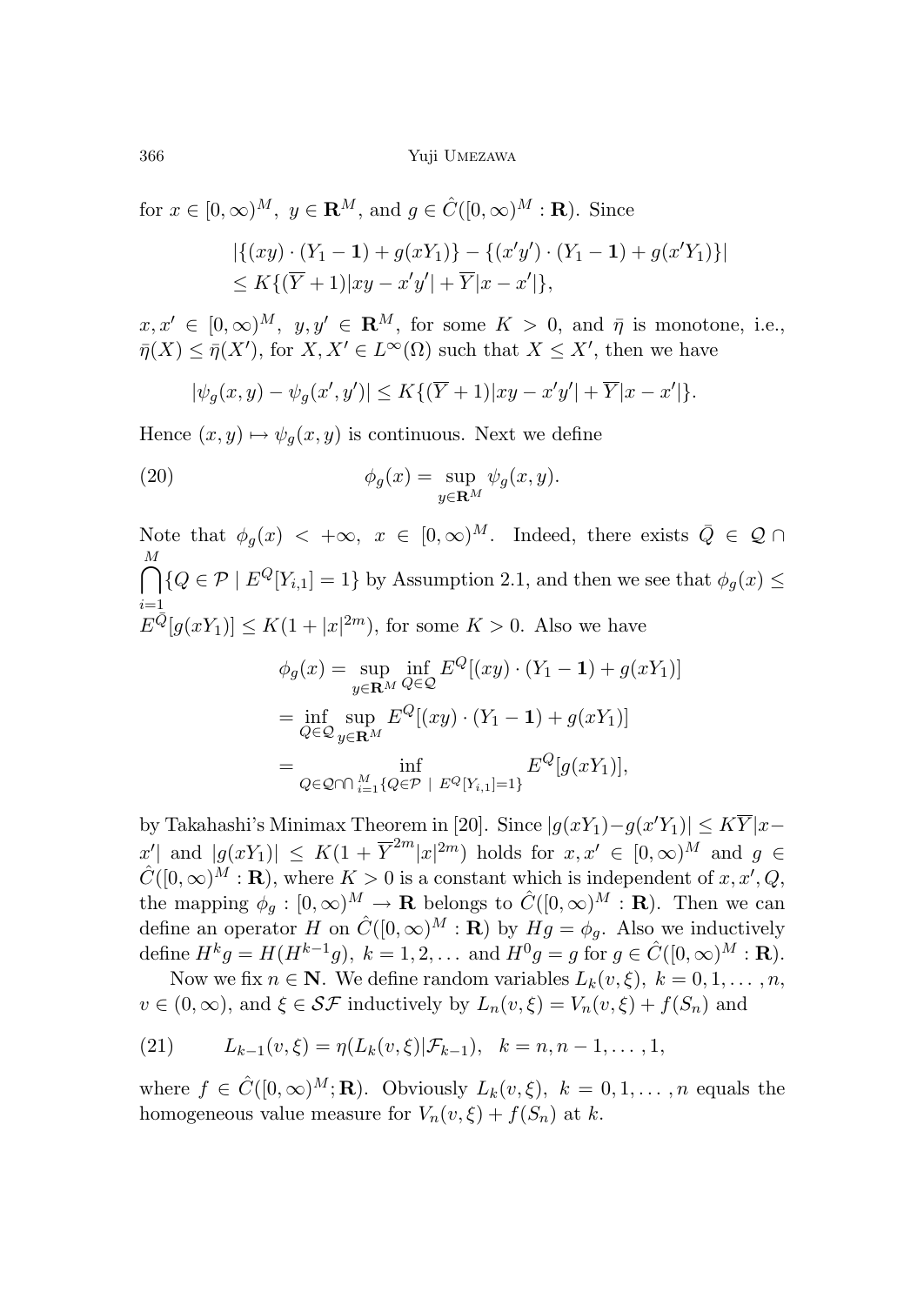We prove the following theorem, which is our main result in this section.

THEOREM 2.2 (Bellman's Principle). We have

$$
\sup_{\xi' \in \mathcal{SF}} L_k(v, (\xi_1, \xi_2, \dots, \xi_k, \xi'_{k+1}, \xi'_{k+2}, \dots, \xi'_{n})))
$$
  
=  $V_k(v, \xi) + H^{n-k} f(S_k), \quad k = 0, 1, \dots, n,$ 

for any  $v \in (0, \infty)$  and  $\xi \in \mathcal{SF}$ .

We show a lemma to prove Theorem 2.2.

LEMMA 2.3. For any  $g \in \hat{C}([0,\infty)^M : \mathbf{R})$  and  $\varepsilon > 0$ , there exists a Borel measurable function  $\gamma^{\varepsilon}(x) = \gamma^{\varepsilon}_g(x) = (\gamma^{\varepsilon}_1(x), \gamma^{\varepsilon}_2(x), \dots, \gamma^{\varepsilon}_M(x))$  on  $[0,\infty)^M$  such that  $Hg(x) - \varepsilon \leq \bar{\eta}((x\gamma^{\varepsilon}(x)) \cdot (Y_1 - 1) + g(xY_1))$ ,  $x \in [0,\infty)^M$ holds.

PROOF. First we define a multivalued mapping  $\Gamma^{\varepsilon}$  :  $([0,\infty)^{M},$  $\mathcal{B}[0,\infty)^M$ )  $\Rightarrow$   $(\mathbf{R}^M,\mathcal{B}(\mathbf{R}^M))$  by  $\Gamma^{\varepsilon}(x) = \{y \in \mathbf{R}^M \mid Hg(x) - \varepsilon \leq \psi_q(x,y)\}.$ Obviously the set on the right side is nonempty, so it is sufficient to show that this multivalued mapping is measurable, i.e.,

(22) 
$$
\Gamma^{-w,\varepsilon}(A) = \{x \in [0,\infty)^M \mid \Gamma^{\varepsilon}(x) \cap A \neq \emptyset\} \in \mathcal{B}[0,\infty)^M,
$$

for any closed set  $A \subset \mathbf{R}^M$ . If  $\Gamma^{\varepsilon}$  is measurable, there exists a measurable selection  $\gamma^{\varepsilon}(x) \in \Gamma^{\varepsilon}(x)$  and this mapping satisfies the condition. Also, we may assume that *A* is compact. Indeed, if  $\Gamma^{-w,\varepsilon}(A') \in \mathcal{B}[0,\infty)^M$  for any compact set *A*', we see that  $\Gamma^{-w,\varepsilon}(A) = \begin{bmatrix} \infty \\ \infty \end{bmatrix}$ *m*=1  $\Gamma^{-w,\varepsilon}(A\cap[-m,m]^M)\in$  $\mathcal{B}[0,\infty)^M$  .

We show that  $\Gamma^{-w,\varepsilon}(A)$  is closed for any compact set *A*. Take a sequence  $(x_m)_{m \in \mathbb{N}}$  of  $\Gamma^{-w,\varepsilon}(A)$  such that  $\lim_{m \to \infty} x_m = x \in [0,\infty)^M$ . Then there exists a  $y_m \in \Gamma^{\varepsilon}(x_m) \cap A$  for each *m*. Since *A* is compact, we can choose a subsequence  $(y_{m(l)})_{l \in \mathbb{N}}$  of  $(y_m)_{m \in \mathbb{N}}$  such that  $y_{m(l)}$  converges to some  $y \in A$ as  $l \to \infty$ . Taking  $\lim_{l \to \infty}$  in both sides of the equation  $Hg(x_{m(l)}) - \varepsilon \leq$  $\psi_g(x_{m(l)}, y_{m(l)})$ , we have  $Hg(x) - \varepsilon \leq \psi_g(x, y)$  because  $\psi_g$  and  $Hg$  are continuous. This implies that  $y \in \Gamma^{\varepsilon}(x) \cap A$  and  $x \in \Gamma^{-w,\varepsilon}(A)$ .  $\Box$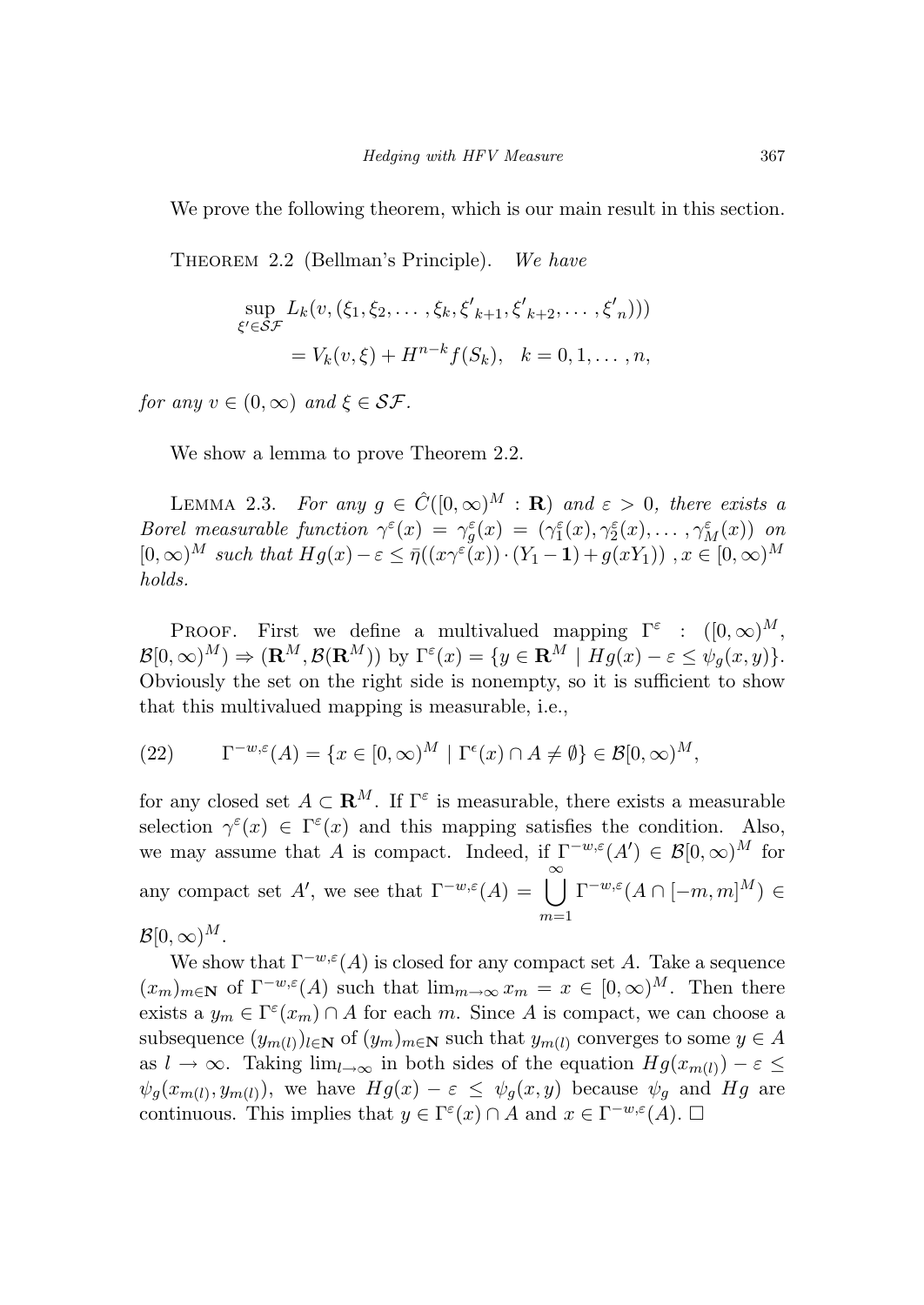Now we give the proof of Theorem 2.2. First we show that

$$
L_k(v,\xi) \le V_k(v,\xi) + H^{n-k}f(S_k),
$$

by mathematical induction on  $k$ . Obviously, the claim holds when  $k = n$ . Suppose that the claim holds for some *k*, Then we have

$$
L_{k-1}(v,\xi) = \eta(L_k(v,\xi)|\mathcal{F}_{k-1})
$$
  
\n
$$
\leq \eta(V_k(v,\xi) + H^{n-k}f(S_k)|\mathcal{F}_{k-1})
$$
  
\n
$$
= V_{k-1}(v,\xi) + \eta((S_{k-1}\xi_k) \cdot (Y_k - 1) + H^{n-k}f(S_{k-1}Y_k)|\mathcal{F}_{k-1})
$$
  
\n
$$
\leq V_{k-1}(v,\xi) + H^{n-(k-1)}f(S_{k-1}).
$$

Hence we have the claim.

Next we show that there exists  $\xi^{\varepsilon} \in \mathcal{SF}$  for  $\varepsilon > 0$  such that

$$
V_k(v,\xi) + H^{n-k}f(S_k) - \frac{k\varepsilon}{n}
$$
  
\n
$$
\leq L_k(v, (\xi_1, \xi_2, \dots, \xi_k, \xi_{k+1}^{\varepsilon}, \xi_{k+2}^{\varepsilon}, \dots, \xi_n^{\varepsilon})), \quad k = n, n - 1, \dots, 1
$$

for any  $\xi \in \mathcal{SF}$ . Applying Lemma 2.3 for  $g = f$ , we see that there exists some Borel measurable function  $\gamma^{\varepsilon}$  on  $[0,\infty)^M$  such that

$$
(Hf)(x) - \frac{\varepsilon}{n} \leq \bar{\eta}((x\gamma^{\varepsilon}(x)) \cdot (Y_1 - \mathbf{1}) + f(xY_1)),
$$

for  $x \in [0, \infty)^M$ . Then,  $\xi_n^{\varepsilon} = \gamma^{\varepsilon}(S_{n-1})$  is an  $\{\mathcal{F}_{n-1}\}$ -measurable random variable such that

$$
V_{n-1}(v,\xi) + (Hf)(S_{n-1}) - \frac{\varepsilon}{n}
$$
  
\n
$$
\leq V_{n-1}(v,\xi) + \bar{\eta}((x\gamma^{\varepsilon}(x)) \cdot (Y_1 - 1) + f(xY_1))|_{x = S_{n-1}}
$$
  
\n
$$
\leq V_{n-1}(v,\xi) + \eta((S_{n-1}\xi_n^{\varepsilon}) \cdot (Y_n - 1) + f(S_{n-1}Y_n)|\mathcal{F}_{n-1})
$$
  
\n
$$
\leq \eta(V_n(v,\xi) + f(S_n)|\mathcal{F}_{n-1})
$$
  
\n
$$
\leq L_{n-1}(v,\xi_1,\xi_2,\ldots,\xi_{n-1},\xi_n^{\varepsilon}).
$$

Using induction, we can construct  $\xi^{\varepsilon}$  such that the condition holds by the same way. This completes the proof of Theorem 2.2.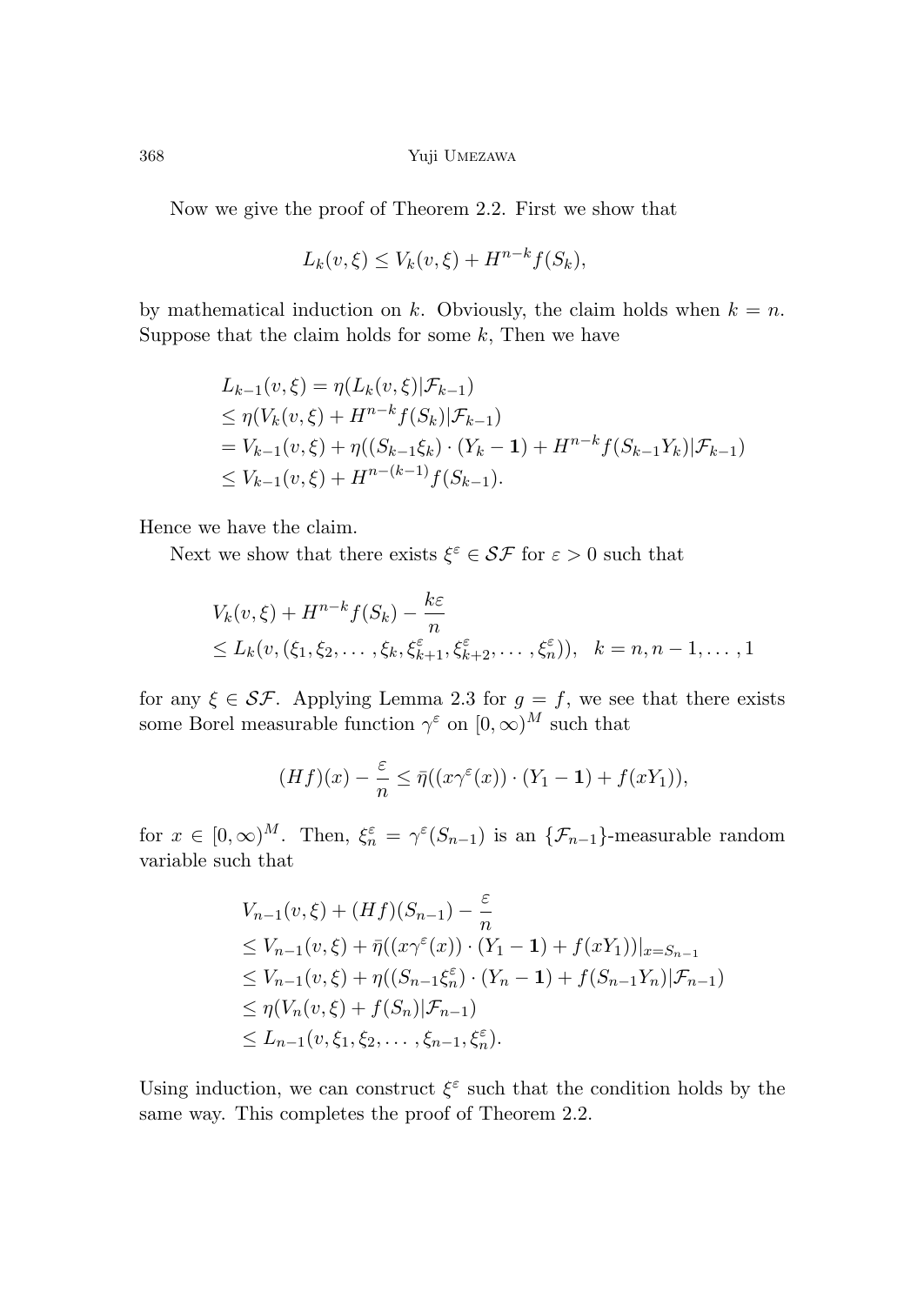# **3. Proof of Theorem 1.5**

### **3.1. Preparations**

Let  $(\Omega, \mathcal{F}, P)$  be the probability space defined in Section 1.2. For  $k \in \mathbb{N}$ , we denote by  $\mathcal{L}_k$  the set of measurable mappings  $\rho : \Omega \times \mathcal{Z} \to \mathbf{R}$  which satisfy the following:

$$
\rho(\cdot, z) \text{ is } \{\mathcal{F}_{k-1}\}\text{ measurable for each } z \in \mathcal{Z},
$$
\n
$$
\sum_{j=1}^{N} \rho(\omega, z_j) p_j = 1, \ \omega \in \Omega,
$$
\n
$$
\sum_{j \in J} \rho(\cdot, z_j) p_j \ge \Phi_\mu(\sum_{j \in J} p_j), \ J \subset \{1, 2, \dots, M\}, \ z_j \in \mathcal{Z}, \ j \in J.
$$

Also we denote by  $\mathcal{Q}^{(n)}$ ,  $n \in \mathbb{N}$  the set of probability measures  $Q \in \mathcal{P}$  which satisfy the following:

$$
E\left[\frac{dQ}{dP}|\mathcal{F}_n\right] = \prod_{k=1}^n \rho_k(\cdot, Z_k), \ \rho_k \in \mathcal{L}_k,
$$
  

$$
\int_{\Omega} \rho_k(\omega', Z_k(\omega)) Y_{i,k}^{(n)}(\omega) P(d\omega) = 1, \ \omega' \in \Omega, \ k = 1, 2, \dots, n.
$$

Let us denote  $X_{i,k}^{(n)} = \prod$  $\prod_{i=1}^{k} Y_{i,l}^{(n)}$  for  $n \in \mathbb{N}, i = 1, 2, ..., M$ , and  $k =$ *l*=1 1*,* 2*,...*, *n*. We also denote  $X_k^{(n)} = (X_{1,k}^{(n)}, X_{2,k}^{(n)} \dots X_{M,k}^{(n)}), k = 1, 2, \dots, n$ .  $\text{We define } a_{ij}^{(n)} = \exp(z_{ij}\sqrt{T/n} + b_i T/n), \ \ i = 1, 2, \ldots, M, \ j = 1, 2, \ldots, N,$ where  $z_j = (z_{1j}, z_{2j}, \ldots, z_{Mj}) \in \mathcal{Z}$ .

Our purpose in this subsection is to prove the following.

Lemma 3.1. (1)  $(H^{(n)})^k g(x) = \inf$ *Q*∈Q(n)  $E^{Q}[g(xX_k^{(n)})], \quad n \in \mathbb{N}, \ g \in \hat{C}([0,\infty)^M : \mathbb{R}),$ 

where  $H^{(n)}$ ,  $n \in \mathbb{N}$  are operators on  $\hat{C}([0,\infty)^M : \mathbb{R})$  that correspond to H in Section 3.

- (2) sup *n*∈**N** sup *Q*∈Q(n)  $E^Q[\max_{k=1,2,...,n} |X_k^{(n)}|^{2m}] < \infty, \quad m \in \mathbb{N}.$
- (3) There exists a positive number *L*, which only depends on *M*, such that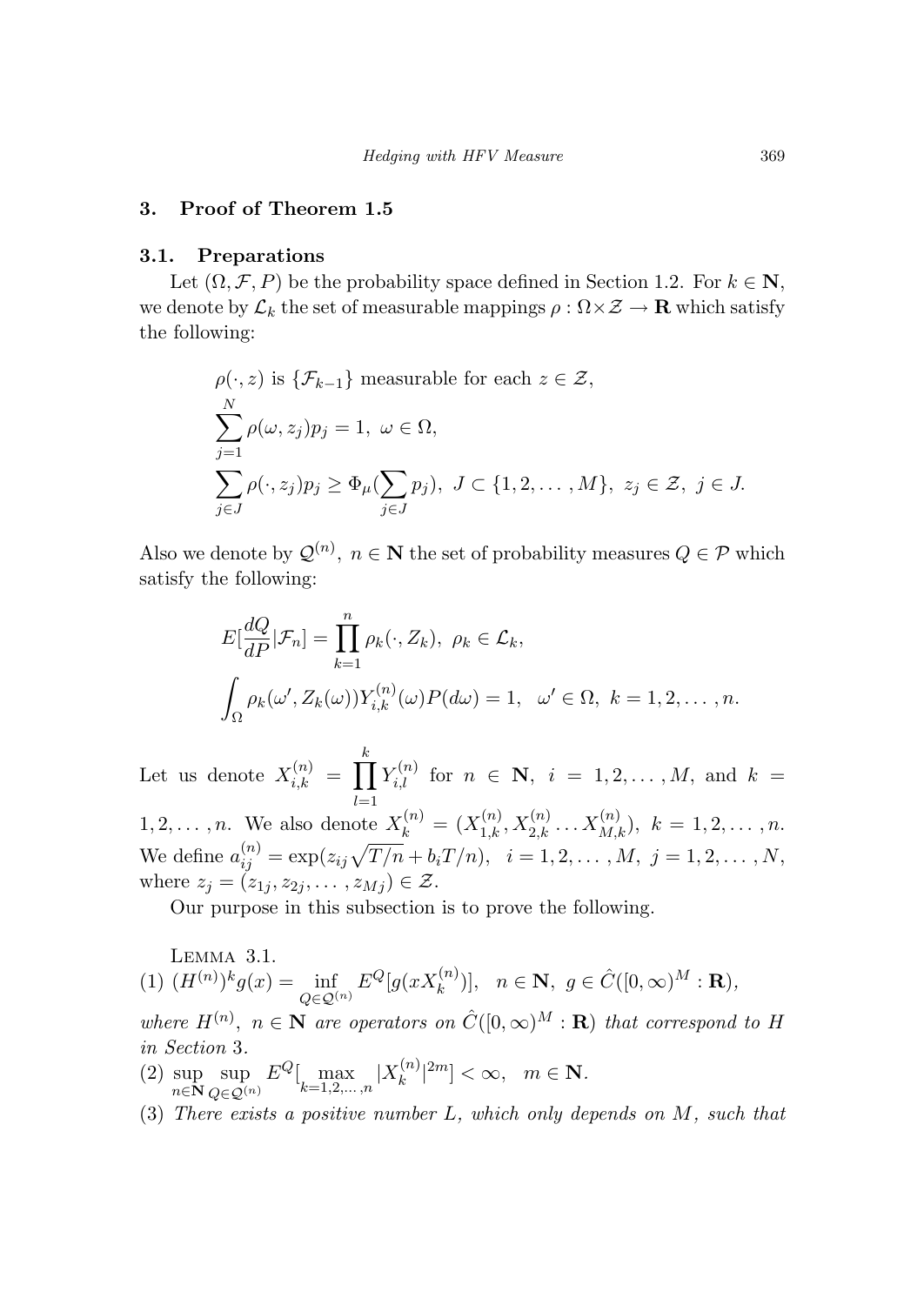$E^Q[|X^{(n)}_{k+l} - X^{(n)}_k|^4] \le L( lT/n)^2$  holds for any  $k, l = 0, 1, ..., n, k+l \le n$ , and  $Q \in \mathcal{Q}^{(n)}$ .

PROOF. We show assertion  $(1)$ . We see by Theorem 4.73 in [15] that  $\bar{\eta}(X) = \inf$  $Q{\in}\overline{\mathcal Q}{}_1^{\left(n\right)}$  $E^{Q}[X]$ , for  $X \in L^{\infty}(\Omega, \mathcal{F}_1, P)$ , where

(23) 
$$
\overline{\mathcal{Q}}_1^{(n)} = \{ Q \in \mathcal{P} \mid Q[A] \ge \Phi_\mu(P[A]), \ A \in \mathcal{F}_1 \}
$$

$$
= \{ Q \in \mathcal{P} \mid E[\frac{dQ}{dP} | \mathcal{F}_1] = \rho_1(\cdot, Z_1) \in \mathcal{L}_1 \}
$$

Then we have  $H^{(n)}g(x) = \inf_{Q \in \mathcal{Q}_1^{(n)}} E^Q[g(xY_1^{(n)})],$  where  $\mathcal{Q}_1^{(n)} = \overline{\mathcal{Q}}_1^{(n)} \cap$  $\bigcap_{i=1}^{M} \{Q \in \mathcal{P} \mid E[\rho_1(\omega', Z_1)Y_{i,1}^{(n)}] = 1, \omega' \in \Omega\}$ , by a way similar to that in Section 2. We can easily see that  $\mathcal{Q}^{(n)} \subset \mathcal{Q}_1^{(n)}$ . We show the inverse implement. Take  $Q \in \mathcal{Q}_1^{(n)}$  and define  $\tilde{Q} \in \mathcal{P}^{(n)}$  by  $E[d\tilde{Q}/dP|\mathcal{F}_n] =$  $\prod_{k=1}^{n} \tilde{\rho}_k(\cdot, Z_k)$ , where  $\tilde{\rho}_k(\omega, z) = E[\frac{dQ}{dP} | \mathcal{F}_1](\omega)$ ,  $\omega \in \Omega$ ,  $z \in \mathcal{Z}$ ,  $k =$ 1, 2, ..., n. Then we see that  $\tilde{Q} \in \mathcal{Q}^{(n)}$  and  $E^Q[g(xY_1^{(n)})] = E^{\tilde{Q}}[g(xY_1^{(n)})]$ . This implies that  $H^{(n)}g(x) = \inf$ *Q*∈Q(n)  $E^{Q}[g(xY_1^{(n)})].$ 

Suppose that  $(H^{(n)})^l g(x) = \inf$ *Q*∈Q(n)  $E^{Q}[g(xX_{l}^{(n)})], \quad l \leq k, g \in$  $\hat{C}([0,\infty)^M)$  holds for some  $k \in \{1,2,\ldots,n-1\}$ . First we show that

(24) 
$$
(H^{(n)})^{k+1}g(x) \leq \inf_{Q \in \mathcal{Q}^{(n)}} E^Q[g(xX_{k+1}^{(n)})].
$$

Take  $Q \in \mathcal{Q}^{(n)}$  and  $\rho_l \in \mathcal{L}_l$ ,  $l \leq n$  such that  $E[dQ/dP|\mathcal{F}_n] = \prod_{l=1}^n \rho_l(\cdot, Z_l)$ holds. We define  $Q^{\tilde{\omega}} \in \mathcal{P}$  for each  $\tilde{\omega} \in \Omega$  by  $E[dQ^{\tilde{\omega}}/dP|\mathcal{F}_n] = \prod_{l=1}^n \rho'_l(\cdot, Z_l)$ , where  $\rho'_{l}(\omega, z) = \rho'_{k+1}(\tilde{\omega}, z)$ ,  $\omega \in \Omega$ ,  $z \in \mathcal{Z}$ . Then we see that  $Q^{\tilde{\omega}} \in \mathcal{Q}^{(n)}$ and

$$
E^{Q}[g(xX_{k+1}^{(n)})|\mathcal{F}_{k}](\tilde{\omega}) = E^{Q}[g(yY_{k+1}^{(n)})|\mathcal{F}_{k}](\tilde{\omega})|_{y=xX_{k}^{(n)}}
$$
  
= 
$$
E^{Q^{\tilde{\omega}}}[g(yY_{1}^{(n)})]|_{y=xX_{k}^{(n)}} \geq H^{(n)}g(xX_{k}^{(n)}).
$$

Also we have

$$
E^{Q}[g(xX_{k+1}^{(n)})] = E^{Q}[E^{Q}[g(xX_{k+1}^{(n)}) | \mathcal{F}_k]]
$$
  
\n
$$
\geq E^{Q}[H^{(n)}g(xX_k^{(n)})] \geq (H^{(n)})^k H^{(n)}g(x) = (H^{(n)})^{k+1}g(x).
$$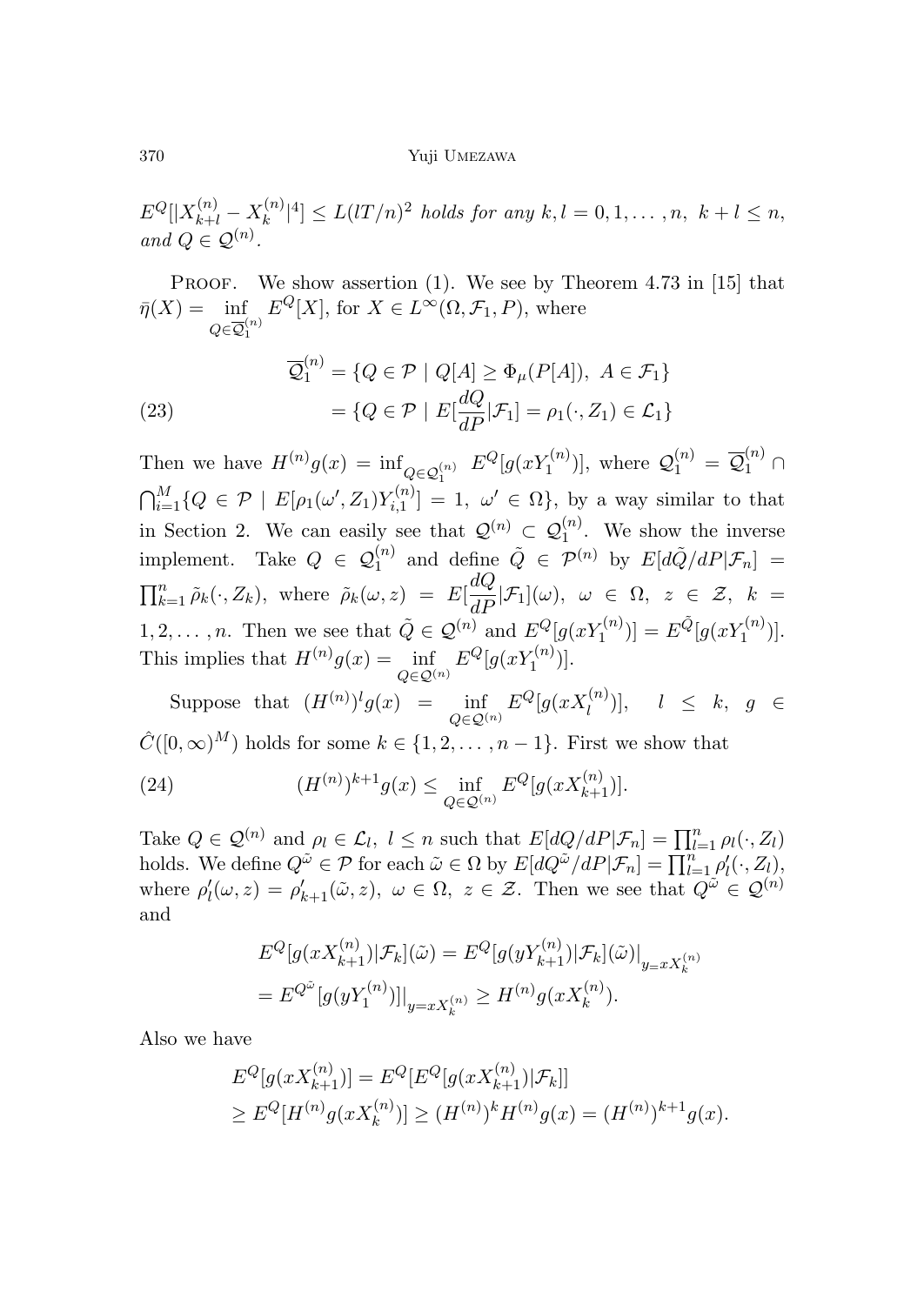This implies that (24) holds.

Next we show that

(25) 
$$
(H^{(n)})^{k+1}g(x) \ge \inf_{Q \in \mathcal{Q}^{(n)}} E^Q[g(xX_{k+1}^{(n)})].
$$

Take  $\varepsilon > 0$ . Then we see by assumption that there exist  $\overline{Q}^0$ ,  $\overline{Q}^j \in \mathcal{Q}^{(n)}$  *j* =  $1, 2, \ldots, N$  such that

(26) 
$$
(H^{(n)})^{k+1}g(x) \ge E^{\bar{Q}^0}[(H^{(n)})^k g(xY_1^{(n)})] - \frac{\varepsilon}{2},
$$

$$
(H^{(n)})^k g(xa_j^{(n)}) \ge E^{\bar{Q}^j}[g(xa_j^{(n)}X_k^{(n)})] - \frac{\varepsilon}{2}.
$$

Take  $\rho_l^0, \rho_l^j \in \mathcal{L}_l$ ,  $l = 1, 2, ..., n$ ,  $j = 1, 2, ..., M$ , such that  $E[$  $d\bar{Q}^0$  $\frac{d\mathcal{L}}{dP}$   $|\mathcal{F}_n] =$  $\prod$ <sup>*n*</sup> *l*=1  $\bar{\rho}_l^0(\cdot, Z_l)$ , E[  $\frac{d\bar{Q}^j}{dP}$ <sup>*j*</sup> $\mathcal{F}_n$ ] =  $\prod_{l=1}^n$  $\bar{\rho}_l^j(\cdot, Z_l)$  hold. Then we define  $\bar{Q} \in \mathcal{P}$  by  $E\left[\frac{d\bar{Q}}{dP}|\mathcal{F}_n\right] = \prod_{l=1}^n$  $\bar{\rho}_k(\cdot, Z_k)$ , where  $\bar{\rho}_1 = \bar{\rho}_1^0,$ 

(27) 
$$
\bar{\rho}_l = \sum_{j=1}^N \bar{\rho}_{l-1}^j 1_{\{Z_1 = z_j\}}, \ l = 2, 3, \dots, n.
$$

We see that  $\bar{Q}\in \mathcal{Q}^{(n)}$  and

(28) 
$$
(H^{(n)})^{k+1}g(x) \ge E^{\bar{Q}}[g(xX_{k+1}^{(n)})] - \varepsilon \ge \inf_{Q \in \mathcal{Q}^{(n)}} E^Q[g(xX_{k+1}^{(n)})] - \varepsilon.
$$

Since  $\varepsilon > 0$  is arbitrary, we have (25). This shows the assertion (1).

Next we show the assertion (2). Since  $X_{i,n}^{(n)}$  is martingale under  $Q \in$  $\mathcal{Q}^{(n)}$ , it is sufficient to show that  $\sup_{n\in\mathbb{N}} \sup_{Q\in\mathcal{Q}^{(n)}} E^Q[|X_{i,n}^{(n)}|^{2m}] < \infty$ , for each  $i = 1, 2, \ldots, M$ . Take  $Q \in \mathcal{Q}^{(n)}$  and fix  $\omega \in \Omega$ . We denote  $q_{\omega, k, j} =$  $Q[Z_k = z_j | \mathcal{F}_{k-1}](\omega)$ ,  $k = 1, 2, ..., n, j = 1, 2, ..., N$ . We see that

$$
1 = E^{Q}[Y_{i,k}^{(n)} | \mathcal{F}_{k-1}](\omega) = \sum_{j=1}^{N} q_{\omega,k,j}(a_{il}^{(n)})
$$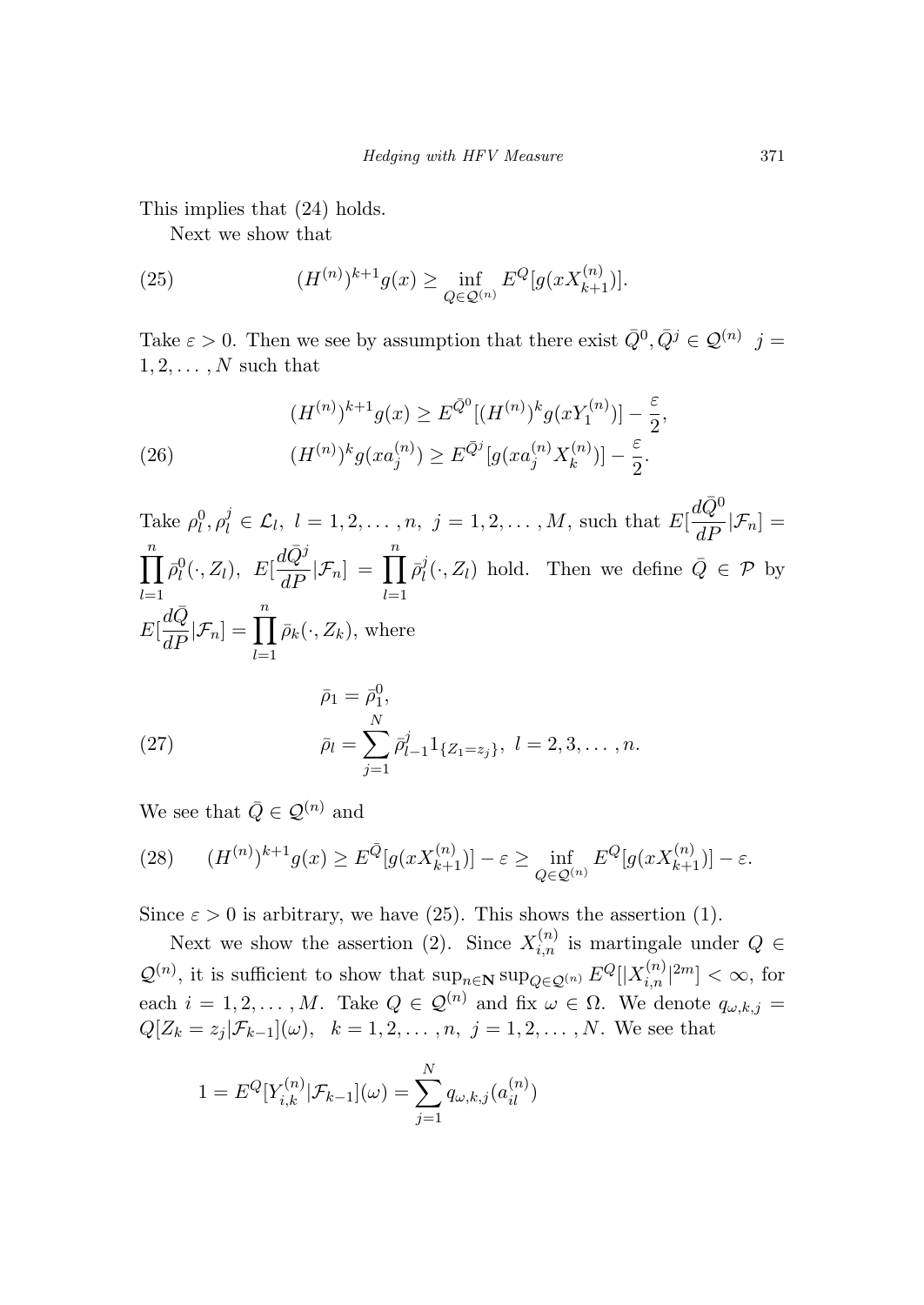$$
= 1 + E^{Q}[Z_{i,k}|\mathcal{F}_{k-1}](\omega)\sqrt{\frac{T}{n}} + b_i \frac{T}{n} + \sum_{j=1}^{N} q_{\omega,k,j} \{ \exp(z_{ij}\sqrt{\frac{T}{n}} + b_i \frac{T}{n}) - (1 + z_{ij}\sqrt{\frac{T}{n}} + b_i \frac{T}{n}) \}.
$$

Then we have

$$
E^{Q}[|Y_{i,k}^{(n)}|^{2m}|\mathcal{F}_{k-1}](\omega)
$$
  
= 1 + 2mE^{Q}[Z\_{i,k}|\mathcal{F}\_{k-1}](\omega)\sqrt{\frac{T}{n}} + 2mb\_i\frac{T}{n}  
+ 
$$
\sum_{j=1}^{N} q_{\omega,k,j} \{ \exp(2mz_{ij}\sqrt{\frac{T}{n}} + 2mb_i\frac{T}{n}) - (1 + 2mz_{ij}\sqrt{\frac{T}{n}} + 2mb_i\frac{T}{n}) \},
$$

and

$$
E^{Q}[|Y_{i,k}^{(n)}|^{2m}|\mathcal{F}_{k-1}](\omega)
$$
  
\n
$$
\leq 1 + \sum_{j=1}^{N} \{2m |\exp(z_{ij}\sqrt{\frac{T}{n}} + b_{i}\frac{T}{n}) - (1 + z_{ij}\sqrt{\frac{T}{n}} + b_{i}\frac{T}{n})|
$$
  
\n
$$
+ |\exp(2mz_{ij}\sqrt{\frac{T}{n}} + 2mb_{i}\frac{T}{n}) - (1 + 2mz_{ij}\sqrt{\frac{T}{n}} + 2mb_{i}\frac{T}{n})|\}.
$$

for  $k = 1, 2, \ldots, n$ . We denote by  $b^{(n)}$  the right term of this inequality. Note that  $b^{(n)}$  is independent of  $k, \omega$  and  $Q$ . We see that  $\lim_{n\to\infty} n(b^{(n)}-1)$  exists and  $|n(b^{(n)}-1)| \leq b$ ,  $n \in \mathbb{N}$ , for some  $b > 0$ . Then we have

$$
E^{Q}[|X_{i,n}^{(n)}|^{2m}]| \leq E^{Q}[|X_{i,n-1}^{(n)}|^{2m}E^{Q}[|Y_{i,n}^{(n)}|^{2m}|\mathcal{F}_{n-1}]]
$$
  

$$
\leq (1+\frac{b}{n})E^{Q}[|X_{i,n-1}^{(n)}|^{2m}] \leq \cdots \leq (1+\frac{b}{n})^n, \quad Q \in \mathcal{Q}^{(n)}
$$

*.*

This implies that lim sup *n*→∞ sup *Q*∈Q(n)  $E^Q[|X_{i,n}^{(n)}|^{2m}] \leq e^b$ . Hence we have the assertion.

We show that assertion (3) holds. We see that there exists some  $c > 0$  $\text{such that } E^Q[|Y_{i,k+1}^{(n)} - 1|^4 | \mathcal{F}_k](\omega) \le c(\frac{T}{n})^2, \text{ for each } i \le M, k \le n-1, Q$ and  $\omega$  by an argument similar to that of (2). Then using the result of (2),  $\mathbb{E} \left[ X_k^{(n)} \right] = \frac{1}{k!} \sum_{i,k=1}^{n} |X_{i,k}^{(n)}|^4 \left| \frac{1}{2} \right| \leq c(T/n)^2 E^Q[|X_{i,k}^{(n)}|^4] \leq c'(T/n)^2$  for some  $c' > 0$ . Hence we have assertion (3) by Burkholder's Inequality.  $\square$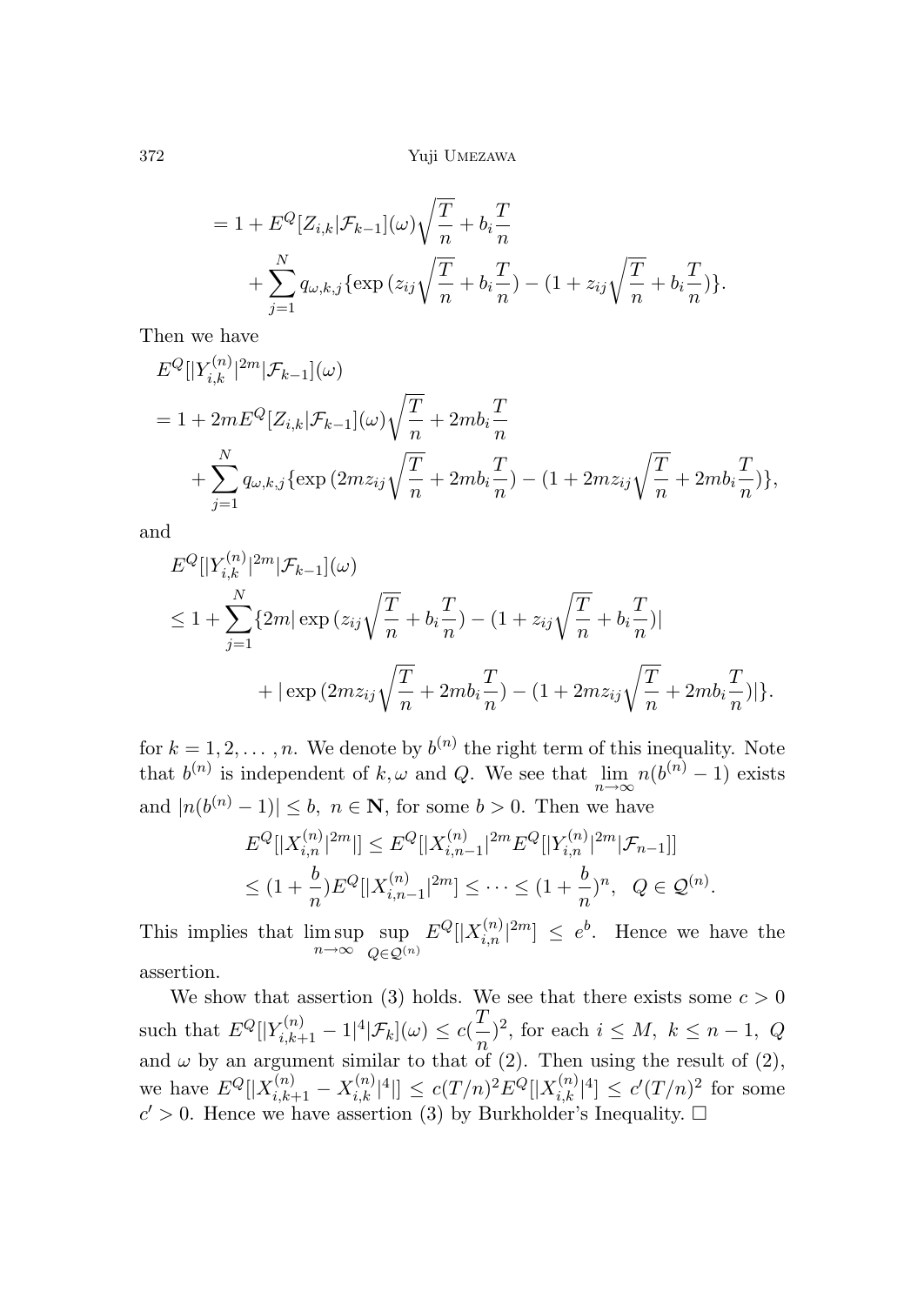#### **3.2. Proposition on limit of value**

Let  $\bar{\mathcal{P}}$  be the set of probability measures  $\bar{P}$  on  $(C[0,\infty)^M, \mathcal{B}[C[0,\infty)^M])$ such that the following is satisfied:

The coordinate function  $w(\cdot)=(w_1(\cdot),\ldots,w_M(\cdot))$  is a positive martingale with respect to  $\{\mathcal{B}_t\}_{t\in[0,T]}$  under  $\bar{P}$ , where we define  ${\mathcal{B}}_t$ <sub> $t \in [0,T]$ </sub> by  ${\mathcal{B}}_t = \sigma(w(u); u \le t)$ ,  $0 \le t \le T$ .

$$
\bar{P}(w_i(0) = 1, i = 1, 2, \dots, M) = 1.
$$

 $\langle w_i, w_{i'} \rangle$ ,  $i, i' \in \{1, 2, ..., M\}$  are absolutely continuous with respect to Lebesgue measure*,* and

$$
(\frac{1}{w_i(u)w_{i'}(u)}\frac{d\langle w_i, w_{i'}\rangle}{dt}(u))_{i,i'=1,2,\ldots,M}\in\Gamma,\ u\in[0,T],\ \bar{P}\ a.s.
$$

Our purpose in this subsection is to prove the following.

PROPOSITION 3.2. Take  $g \in \hat{C}([0,\infty)^M : \mathbf{R})$  and an arbitrary subsequence  $(\bar{n})$  of  $(n)_{n \in \mathbb{N}}$ .

(1) There exist a subsequence  $(\bar{n}(k))_{k \in \mathbb{N}}$  of  $(\bar{n})$  and a continuous mapping  $W_q : [0, T] \times [0, \infty)^M \to \mathbf{R}$  such that

$$
W_g(t,x) = \lim_{k \to \infty} (H^{(\bar{n}(k))})^{\bar{n}(k) - [\bar{n}(k)t/T]} g(x),
$$

for any  $(t, x) \in [0, T] \times [0, \infty)^M$ , where  $[x]$  represents the greatest integer that is not greater than *x*. Also this convergence is uniform on any compact subsets on  $[0, T] \times [0, \infty)^M$ .

(2)  $W_q(t, \cdot)$  belongs to  $\hat{C}([0, \infty)^M : \mathbf{R})$  for each  $t \in [0, T]$ .

(3) There exists  $\bar{P}_{t,x} \in \bar{\mathcal{P}}$  such that  $W_g(t,x) = E^{\bar{P}_{t,x}}[g(xw(T-t))]$  holds for  $any (t, x) \in [0, T] \times [0, \infty)^M,$ 

(4) 
$$
W_g(t, x) = \lim_{k \to \infty} (H^{(\bar{n}(k))})^{\left[\frac{\bar{n}(k)t'}{T}\right]} W_g(t + t', \cdot)(x)
$$
, for  $t, t' \in [0, T]$  with  $t + t' \in [0, T]$  and  $x \in [0, \infty)^M$ .

(5)  $W_g$  is a viscosity subsolution of Hamilton-Jacobi-Bellman equation (13).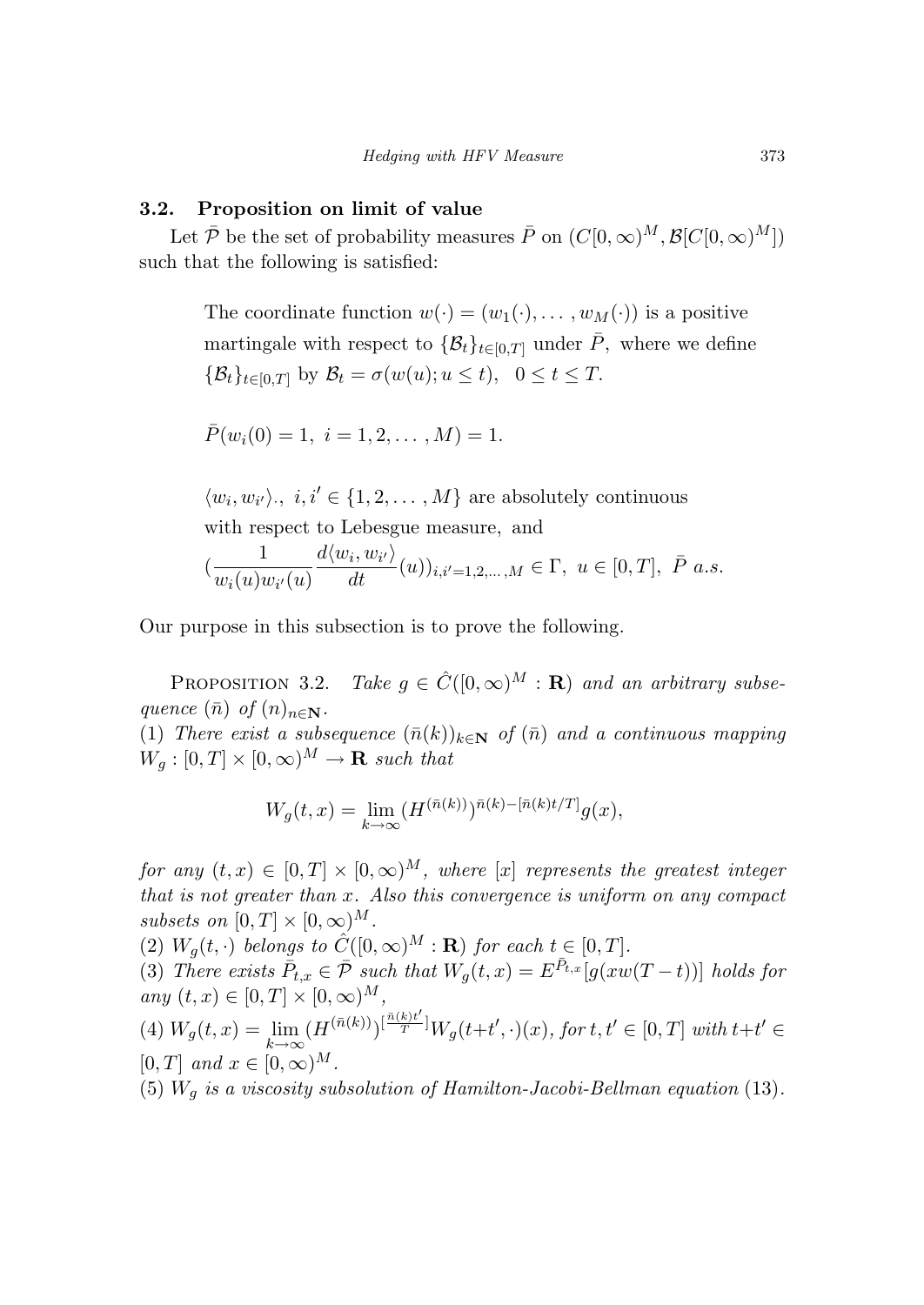We need two lemmas to prove Lemma 3.2. Let us define  $X(t, \omega; n)$  $=(X_1(t, \omega; n), X_2(t, \omega; n), \ldots, X_M(t, \omega; n)), t \in [0, T], \omega \in \Omega, n \in \mathbb{N}$  by

(29) 
$$
X(t,\omega;n) \equiv \frac{nt - T[nt/T]}{T} X_{[nt/T]+1}^{(n)} + \frac{T([nt/T] + 1) - nt}{T} X_{[nt/T]}^{(n)}, \ t \neq T,
$$

$$
X(T,\omega;n) \equiv X_n^{(n)},
$$

i.e.,  $X(t; n)$  is the linear interpolation of  $X^{(n)}$ .

LEMMA 3.3. Let  $g \in \hat{C}([0,\infty)^M : \mathbf{R})$ . Then we have

$$
|(H^{(n)})^{k'}g(x) - (H^{(n)})^k g(x)| \leq \bar{K}|x|\sqrt{\frac{T}{n}|k'-k|}, \quad k, k' \in \{0, 1, \dots, n\},\
$$

for some  $\bar{K} > 0$  which does not depend on  $n \in \mathbb{N}$ .

PROOF. We may assume that  $k' > k$ . Let  $K > 0$  be a constant such that  $|g(x)| \le K(1+|x|^{2m})$ ,  $|g(x)-g(x')| \le K|x-x'|$ ,  $x, x' \in [0,\infty)^M$  holds. By virtue of Lemma  $3.1(3)$ , we have

$$
|E^{Q}[g(xX_{k'}^{(n)})] - E^{Q}[g(xX_{k}^{(n)})]| \leq E^{Q}[|g(xX_{k'}^{(n)}) - g(xX_{k}^{(n)})|]
$$
  

$$
\leq K|x|E^{Q}[|X_{k'}^{(n)} - X_{k}^{(n)}|^4]^{\frac{1}{4}} \leq \bar{K}|x|\sqrt{\frac{T}{n}|k'-k|}
$$

for  $Q \in \mathcal{Q}^{(n)}$ . Hence we have the assertion.  $\Box$ 

LEMMA 3.4. Let  $(Q^{(n)})_{n\in\mathbb{N}}$ ,  $Q^{(n)} \in \mathcal{Q}^{(n)}$  be an arbitrary sequence. We define a probability measure  $P^{(n)}$  on  $(C[0,\infty)^M, \mathcal{B}[C[0,\infty)^M])$  by  $P^{(n)} =$  $Q^{(n)} \circ X(\cdot; n)^{-1}$  for each  $n \in \mathbb{N}$ . Then the sequence  $(P^{(n)})_{n \in \mathbb{N}}$  is tight. Moreover any cluster point of  $(P^{(n)})_{n\in\mathbb{N}}$  belongs to  $\bar{\mathcal{P}}$ .

PROOF. We can easily see that

$$
E^{P^{(n)}}[|w(t) - w(t')|^4] = E^{Q^{(n)}}[|X(t';n) - X(t;n)|^4]
$$
  
\n
$$
\leq K|t'-t|^2, \ t.t' \in [0,T],
$$

for some  $K > 0$  by Lemma 3.1. Hence  $(P^{(n)})_{n \in \mathbb{N}}$  is tight.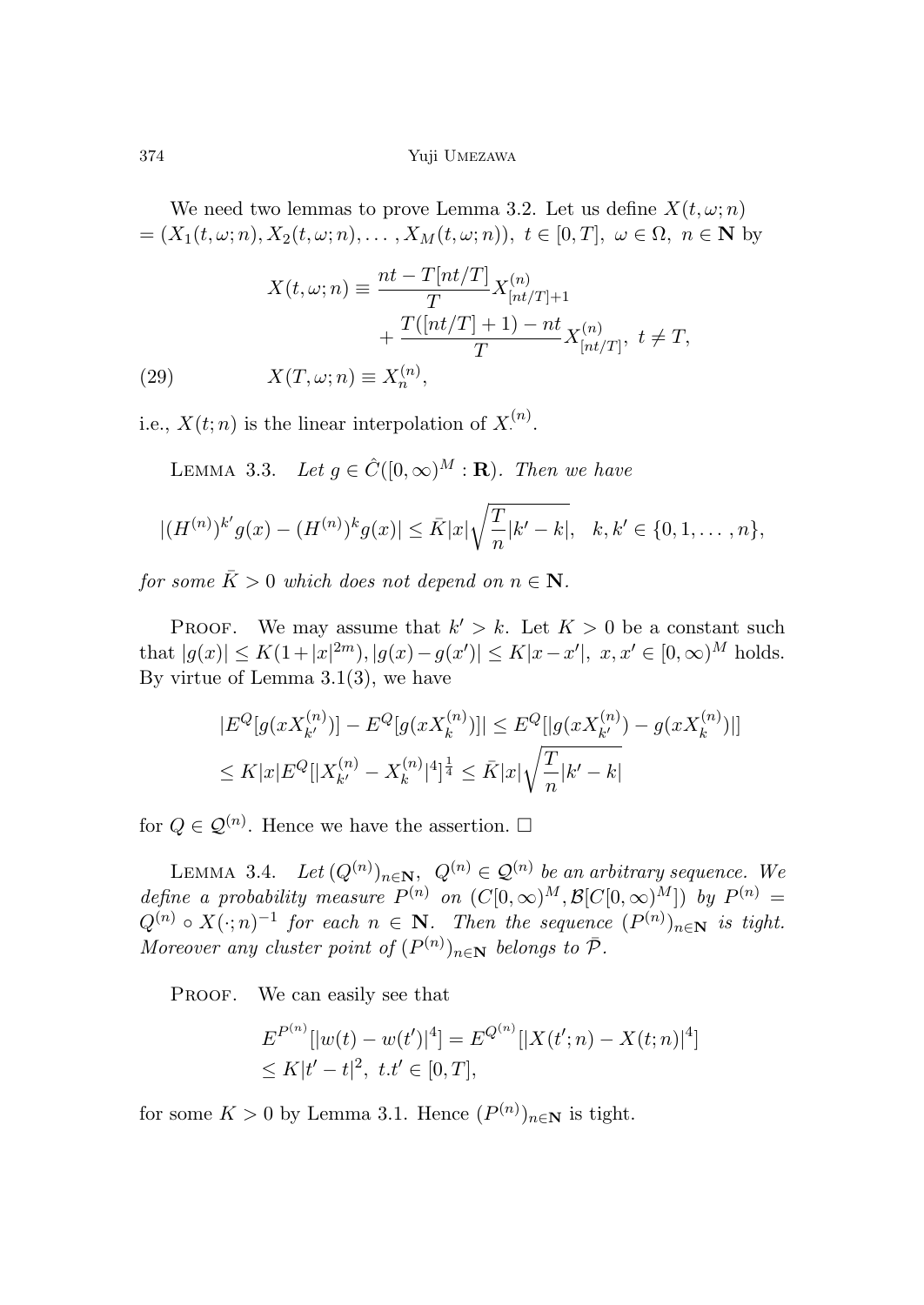Let  $\bar{P}$  be a cluster point of  $(P^{(n)})_{n\in\mathbb{N}}$ . Obviously we see that the coordinate function  $w(\cdot)=(w_1(\cdot), w_2(\cdot), \ldots, w_M(\cdot))$  is a positive martingale with respect to  $\{\mathcal{B}_t\}_{t \in [0,T]}$  under  $\bar{P}$ , and  $\bar{P}(w_i(0) = 1, i = 1, 2, ..., M) = 1$ .

For each  $n \in \mathbb{N}$  and  $\tilde{\omega} \in \Omega$ , we define a probability measure  $\hat{Q}_{\tilde{\omega},k}^{(n)} \in$  $\hat{\mathcal{Q}}$ ,  $k = 0, 1, ..., n - 1$  by  $\hat{Q}^{(n)}_{\tilde{\omega},k}[\hat{A}] = E^{\hat{P}}[\rho_k^{(n)}(\tilde{\omega}, \hat{Z})1_{\hat{A}}],$  where  $E[dQ^{(n)}/dP|\mathcal{F}_n] = \prod_{l=1}^n \rho_l^{(n)}(\cdot, Z_i)$ . Let  $(g_{ii'})_{i,i'=1,2,...,M} \in C([0, T] \times$  $C[0,\infty)^M$ <sup>*M*×*M*</sup> be a matrix valued function such that each  $g_{ii'}$ ,  $i, i' =$  $1, 2, \ldots, M$  is bounded  $\{\mathcal{B}_t\}$ -adapted function, and  $(g_{ii'}(u, w)) \in \mathbb{R}^{M \times M}$  is nonnegative definite for all  $(u, w) \in [0, T] \times C[0, \infty)^M$ . For  $n \in \mathbb{N}$ ,  $k =$ 1*,* 2*,... ,n* we have

$$
E^{P^{(n)}}\left[\sum_{i,i'=1}^{M} g_{ii'}(\frac{kT}{n})(w_i(\frac{kT}{n} + \frac{T}{n}) - w_i(\frac{kT}{n})) (w_{i'}(\frac{kT}{n} + \frac{T}{n}) - w_{i'}(\frac{kT}{n}))\right]
$$
  
\n
$$
= E^{Q^{(n)}}\left[\sum_{i,i'=1}^{M} g_{ii'}(\frac{kT}{n}, X(:,n)) E^{Q^{(n)}}[(X_{i,k+1}^{(n)} - X_{i,k}^{(n)})(X_{i',k+1}^{(n)} - X_{i',k}^{(n)})|\mathcal{F}_k]\right]
$$
  
\n
$$
= E^{Q^{(n)}}\left[\sum_{i,i'=1}^{M} g_{ii'}(\frac{kT}{n}, X(:,n)) X_{i,k} X_{i',k} \frac{E^{\hat{Q}^{(n)}_{\omega,k}}[(\hat{Y}_i^{(n)} - 1)(\hat{Y}_{i'}^{(n)} - 1)]}{T/n} \frac{T}{n}\right]
$$
  
\n
$$
\leq E^{P^{(n)}}\left[\max_{\hat{Q}} \sum_{i,i'=1}^{M} g_{ii'}(\frac{kT}{n}) w_i(\frac{kT}{n}) w_{i'}(\frac{kT}{n}) \frac{E^{\hat{Q}}[(Y_i^{(n)} - 1)(Y_{i'}^{(n)} - 1)]}{T/n} \frac{T}{n}\right],
$$

where  $\hat{Q}$  runs  $\hat{Q} \cap \bigcap_{i=1}^{M} \{ \hat{Q} \in \hat{\mathcal{P}} \mid E^{\hat{Q}}[\hat{Y}_i^{(n)}] = 1 \}$ . Then we see that

$$
\int_{s}^{t} \sum_{i,i'=1}^{M} g_{ii'}(u, w) d\langle w_i, w_{i'} \rangle_u
$$
  

$$
\leq \int_{s}^{t} (\max_{\gamma \in \Gamma} \sum_{i,i'=1}^{M} \gamma_{ii'} g_{ii'}(u, w) w_i(u) w_{i'}(u)) du,
$$

for  $t, s \in [0, T]$ . Also we have

$$
\int_s^t \sum_{i,i'=1}^M g_{ii'}(u,w) d\langle w_i, w_{i'}\rangle_u
$$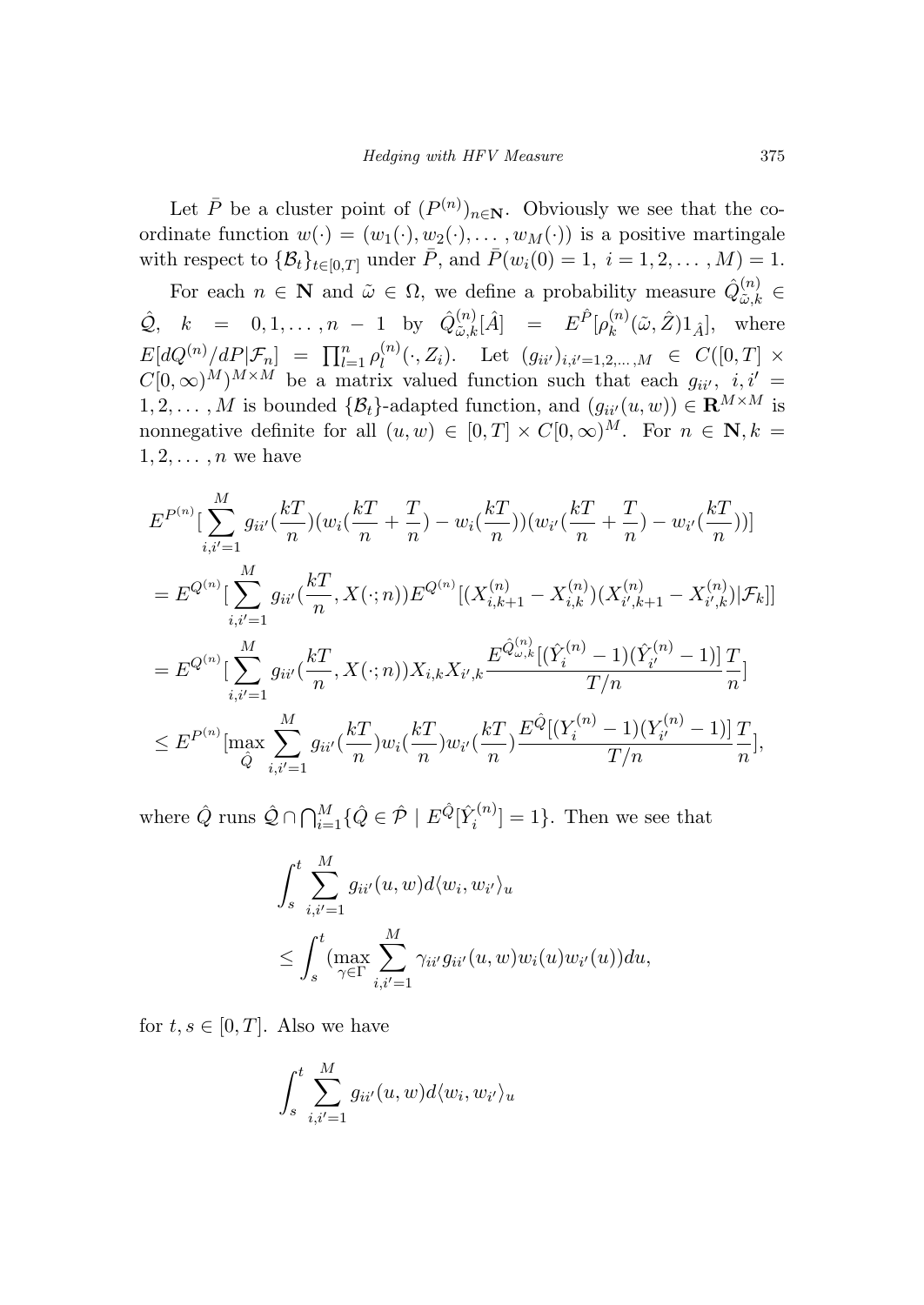$$
\geq \int_s^t (\min_{\gamma \in \Gamma} \sum_{i,i'=1}^M \gamma_{ii'} g_{ii'}(u,w) w_i(u) w_{i'}(u)) du,
$$

for  $t, s \in [0, T]$ , by the same way. Hence we deduce that  $\overline{P} \in \overline{\mathcal{P}}$ . This completes the proof.  $\square$ 

Now we show Proposition 3.2. Let  $K > 0$  be a positive number such that  $|g(x) - g(x')| \le K|x - x'|$ ,  $x, x' \in [0, \infty)^M$  and  $|g(x)| \le K(1 + |x|^{2m})$ ,  $x \in$  $[0,\infty)^M$  hold. We denote  $W_g^{(n)}(t,x)=(H^{(n)})^{n-[nt/T]}g(x)$ . Then using Lemma 3.3, we see that

(30)  
\n
$$
|W_g^{(n)}(t, x) - W_g^{(n)}(t, x')| \le K|x - x'|,
$$
\n
$$
|W_g^{(n)}(t, x)| \le K(1 + |x|^{2m}),
$$
\n
$$
|W_g^{(n)}(t, x) - W_g^{(n)}(t', x)| \le K|x|\sqrt{\frac{T}{n}|\left[\frac{nt}{T}\right] - \left[\frac{nt'}{T}\right]|},
$$

for some  $K > 0$  which is independent of  $n \in \mathbb{N}$ .

(1): We see that the family  $\{W_g^{(\bar{n})}(t,\cdot)\}_{n\in\mathbb{N},\ t\in[0,T]}\subset\hat{C}([0,\infty)^M:\mathbf{R})$  is uniformly bounded and equicontinuous on any compact set of  $[0, \infty)^M$ . Then using Ascoli-Arzela's theorem we see that there exists a continuous function *W*<sub>1*,g,t*</sub> on [0*,* 1]<sup>*M*</sup> for each  $t \in [0, T]$  and a subsequence  $(\bar{n}_1)$  of  $(\bar{n})$ , which does not depend on *t*, such that

(31) 
$$
\sup_{x \in [0,1]^M} |W_g^{(\bar{n}_1)}(t,x) - W_{1,g,t}(x)| \to 0, \ \bar{n}^1 \to \infty.
$$

Also we see by the same way that there exists a continuous function  $W_{2,q,t}$ on  $[0,2]^M$  for each  $t \in [0,T]$  and a subsequence  $(\bar{n}_2)$  of  $(\bar{n}_1)$ , which does not depend on *t*, such that

(32) 
$$
\sup_{x \in [0,2]^M} |W_g^{(\bar{n}_2)}(t,x) - W_{2,g,t}(x)| \to 0, \ \bar{n}^2 \to \infty.
$$

Obviously  $W_{1,q,t} = W_{2,q,t}$  on  $[0,1]^M$ , for each  $t \in [0,T]$ .

Then for each  $l \in \mathbb{N}$ , we can inductively define continuous functions  $W_{l+1,q,t}$  on  $[0, l+1]^M$  for  $t \in [0, T]$  and subsequences  $(\bar{n}_{l+1})$  of  $(\bar{n}_l)$ , which does not depend on *t*, such that  $W_{1,g,t} = W_{2,g,t} = \cdots = W_{l+1,g,t}$  on  $[0, l]^M$ .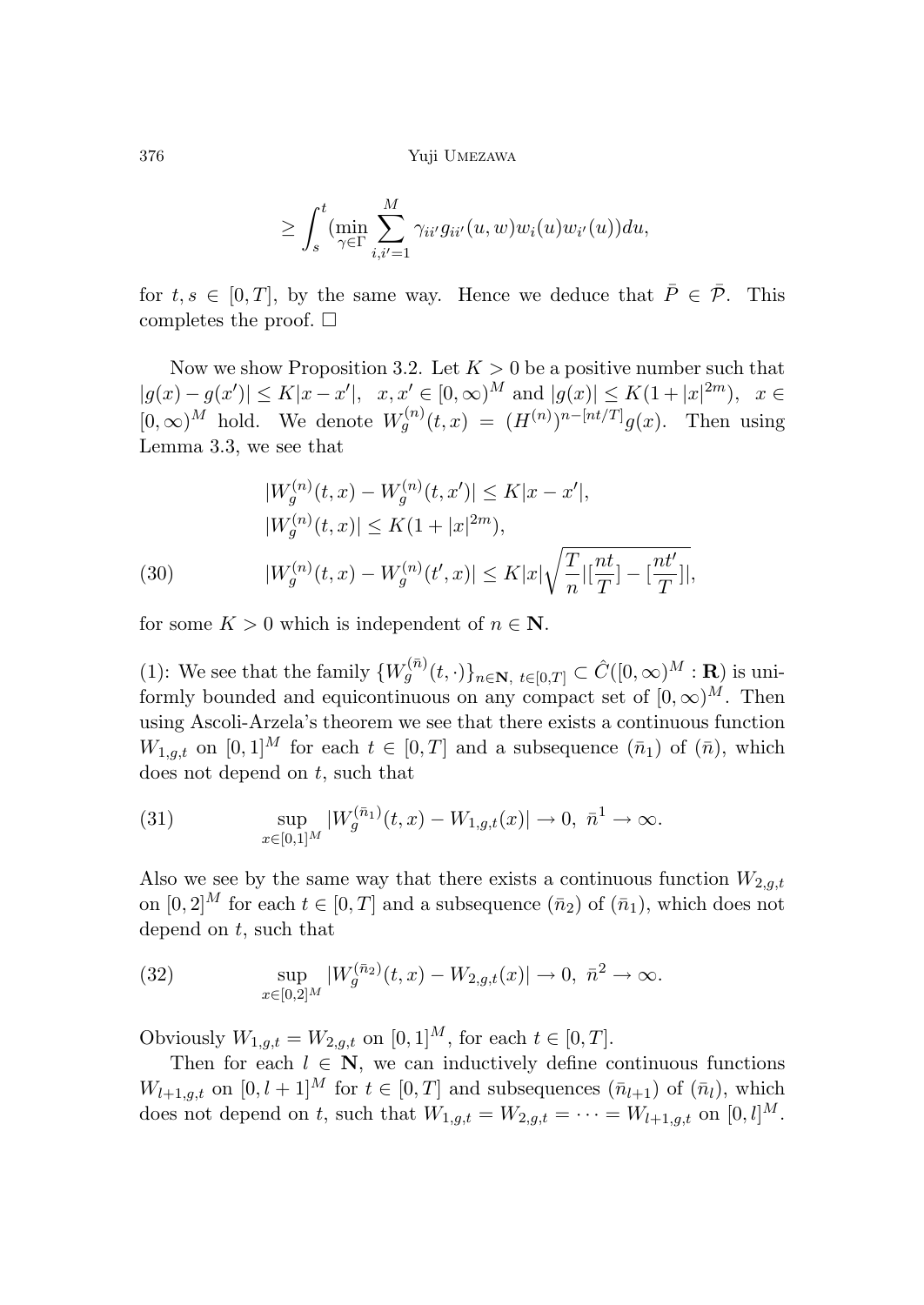We also define continuous functions  $W_{g,t}$  on  $[0,\infty)^M$  for  $t \in [0, T]$  by  $W_{g,t}(x) = W_{l,g,t}(x)$  on  $[0, l]^M$ . Obviously  $W_{g,t}$  is well-defined, and we see that the sequence  $(\bar{n}(k))$ ,  $\bar{n}(k) = \bar{n}_k(k)$ ,  $k \in \mathbb{N}$  satisfies  $\lim_{k \to \infty} W_g^{(\bar{n}(k))}(t, x) = W_{g,t}(x) \text{ for } (t, x) \in [0, T] \times [0, \infty)^M$ . Using (30), we have

(33) 
$$
|W_{g,t}(x) - W_{g,t'}(x')| \le K|x - x'| + K|x|\sqrt{|t - t'|}
$$

for  $(t, x)$ ,  $(t', x') \in [0, T] \times [0, \infty)^M$ . This implies that the mapping  $(t, x) \rightarrow$  $W_{q,t}(x)$  is continuous. Then we can define a continuous mapping  $W_q$ :  $[0, T] \times [0, \infty)$ <sup>*M*</sup> by  $W_q(t, x) = W_{q,t}(x)$ . Obviously,  $W_q$  and  $(\bar{n}(k))_{k \in \mathbb{N}}$  satisfy the assertion.

(2): We can easily show the assertion by letting  $k \to \infty$  on both sides of the inequalities (30).

(3): Fix  $(t, x) \in [0, T] \times [0, \infty)^M$ . Hereafter we simply write  $(n)_{n \in \mathbb{N}}$  instead of  $(\bar{n}(k))_{k \in \mathbb{N}}$  for convention. We see by Lemma 3.1 that there exists  $Q_l^{(n)}$   $\in$  $\mathcal{Q}^{(n)}$  for each *n*, *l* such that  $W_g^{(n)}(t,x) \geq E^{Q_l^{(n)}}[g(xX_{n-[nt/T]}^{(n)})] \geq W_g^{(n)}(t,x) -$ 1/l. Let  $P_l^{(n)} = Q_l^{(n)} \circ X(\cdot; n)^{-1}$ . Since  $(P_l^{(n)})_{n,l \in \mathbb{N}}$  is tight by Lemma 3.4, then there exist a cluster point  $P_{t,x} \in \overline{\mathcal{P}}$ . Obviously  $P_{t,x}$  satisfies the condition.

(4): Fix  $t, t' \in [0, T]$ ,  $x \in [0, \infty)^M$ . First we claim that

$$
(34) \quad |(H^{(n)})^{[nt'/T]}W_g^{(n)}(t+t',\cdot)(x)-(H^{(n)})^{[nt'/T]}W_g(t+t',\cdot)(x)|\to 0,
$$

as  $n \to \infty$ . Fix  $\varepsilon > 0$ . Since the convergence  $W_g^{(n)}(t + t', \cdot) \to W_g(t + t')$  $t', \cdot$ ,  $n \to \infty$  is uniform on  $\prod$ *M i*=1  $[0, x_iR]$ , for each  $R > 0$ , there exists  $n(R) \in \mathbb{N}$ such that

$$
\sup_{y \in \Pi} \sup_{\substack{M \\ i=1} [0, x_i R]} |W_g^{(n)}(t + t', y) - W_g(t + t', y)| < \varepsilon/2,
$$

for  $n > n(R)$ . We denote

(35) 
$$
F^{(n)} = W_g^{(n)}(t + t', \cdot)(x X_{[nt'/T]}^{(n)}) - W_g(t + t', \cdot)(x X_{[nt'/T]}^{(n)}),
$$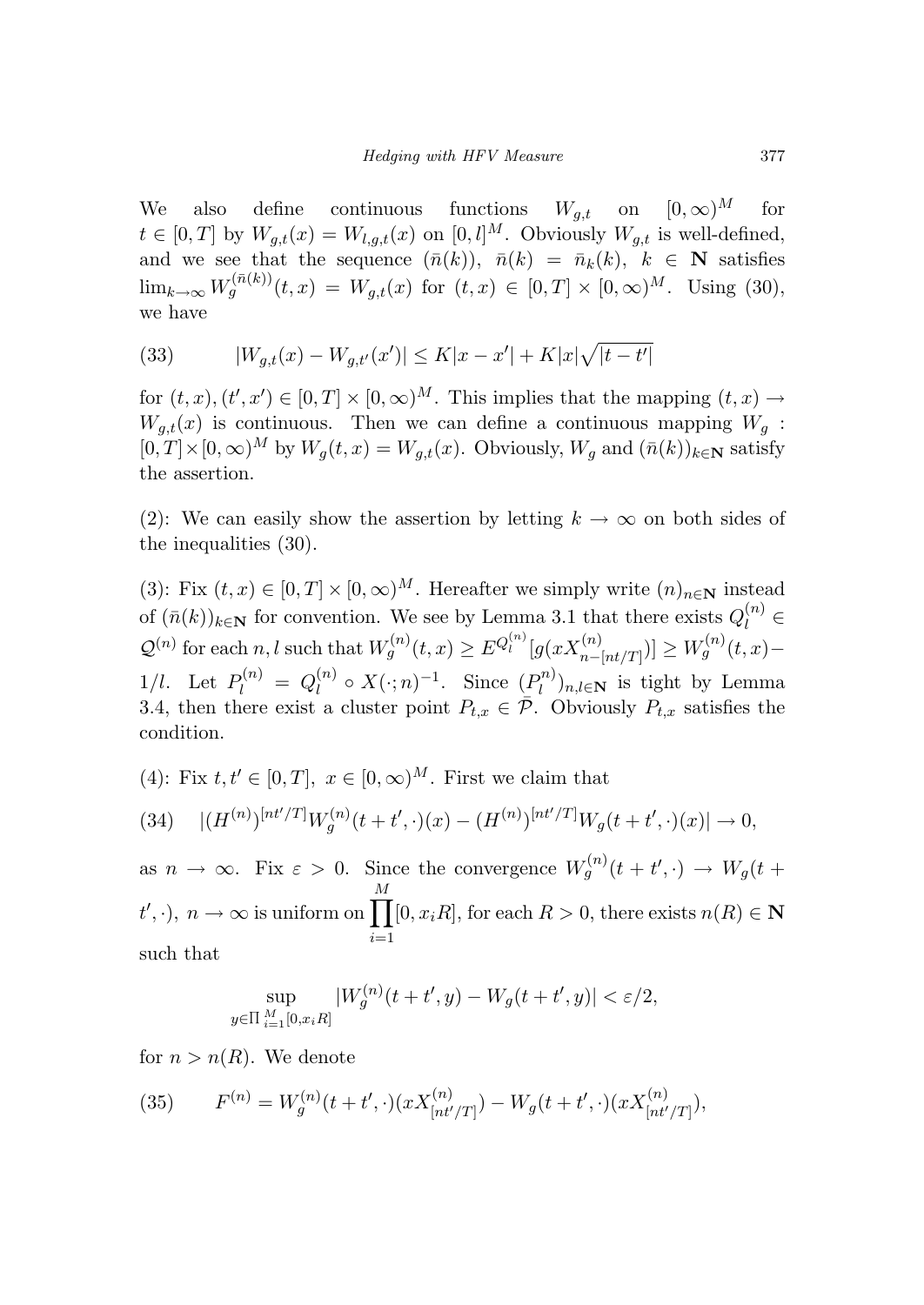for  $n \in \mathbb{N}$ . Then for each  $Q^{(n)} \in \mathcal{Q}^{(n)}$ ,  $n > n(R)$  we have

$$
|E^{Q^{(n)}}[F^{(n)}]|
$$
  
\n
$$
\leq E^{Q^{(n)}}[|F^{(n)}|1_{\{|X^{(n)}_{[nt'/T]}|\leq R\}}] + E^{Q^{(n)}}[|F^{(n)}|1_{\{|X^{(n)}_{[nt'/T]}|>R\}}]
$$
  
\n
$$
\leq \frac{\varepsilon}{2} + E^{Q^{(n)}}[|F^{(n)}|^2]^{\frac{1}{2}}Q^{(n)}[|X^{(n)}_{[nt'/T]}| > R]^{\frac{1}{2}}
$$
  
\n
$$
\leq \frac{\varepsilon}{2} + \frac{K}{R}E^{Q^{(n)}}[1 + |X^{(n)}_{[nt'/T]}|^{2m}]^{\frac{1}{2}}E^{Q^{(n)}}[|X^{(n)}_{[nt'/T]}|^{2}]^{\frac{1}{2}}
$$
  
\n
$$
\leq \frac{\varepsilon}{2} + \frac{K'}{R},
$$

where  $K, K'$  are positive numbers which do not depend on  $R, n$ , and  $Q^{(n)}$ . Let  $R = \varepsilon/2K'$  and  $n_0 = n(\varepsilon/2K')$ . Then we have  $|E^{Q^{(n)}}[F^{(n)}]| < \varepsilon$  and

$$
|(H^{(n)})^{[nt'/T]}W_g^{(n)}(t+t',\cdot)(x)-(H^{(n)})^{[nt'/T]}W_g(t+t',\cdot)(x)| \leq \varepsilon,
$$

for  $n > n_0$ . Hence we have the claim.

Also we see that  $|W_g^{(n)}(t,x) - W_g(t,x)| \to 0$ , as  $n \to \infty$  and,

$$
|(H^{(n)})^{[\frac{nt'}{T}]}W_g^{(n)}(t+t',\cdot)(x)-W_g^{(n)}(t,x)|
$$
  
=|(H^{(n)})^{n-[n(t+t')/T]+[nt'/T]}g(x)-(H^n)^{n-[nt/T]}g(x)|  

$$
\leq K|x|\sqrt{\frac{T}{n}|\left[\frac{nt'}{T}\right]+\left[\frac{nt}{T}\right]-\left[\frac{n(t+t')}{T}\right]|} \to 0,
$$

as  $n \to \infty$ . We have the assertion from these results.

(5): Take  $(\bar{t},\bar{x}) \in [0,T) \times [0,\infty)^M$ . Let  $\hat{U} \in C^{\infty}([0,T] \times [0,\infty)^M)$  be a function such that  $\hat{U}(\bar{t},\bar{x}) = W_q(\bar{t},\bar{x})$  and  $\hat{U} \geq W_q$  on some neighbourhood *V* of  $(\bar{t}, \bar{x})$  hold. We can easily see by (2) that  $W_g(t, x) \leq K(1+|x|^{2m})$ for some  $K > 0$ ,  $m \in \mathcal{M}$ . Then we may assume that  $\hat{U}(t, x) \geq W_g(t, x)$ , and  $|\hat{U}(t,x)|+|(\partial \hat{U}/\partial t)(t,x)|+\sum_{i,i'}|x_ix_{i'}(\partial^2 \hat{U}/\partial x_i\partial x_{i'})(t,x)|\leq K(1+|x|^{2m}),$ for any  $(t, x) \in [0, T] \times [0, \infty)^M$ . Let  $\overline{\gamma} = (\overline{\gamma}_{i,i'}) \in \Gamma$  be the element such that

$$
\sum_{i,i'=1}^{M} \frac{1}{2} \bar{\gamma}_{i,i'} \bar{x}_i \bar{x}_{i'} \frac{\partial^2 \hat{U}}{\partial x_i \partial x_{i'}} (\bar{t}, \bar{x}) = \min_{\gamma \in \Gamma} \sum_{i,i'=1}^{M} \frac{1}{2} \gamma_{i,i'} \bar{x}_i \bar{x}_{i'} \frac{\partial^2 \hat{U}}{\partial x_i \partial x_{i'}} (\bar{t}, \bar{x})
$$
  
= 
$$
\min_{\hat{Q}} \sum_{i,i'=1}^{M} \frac{1}{2} E^{\hat{Q}} [\hat{Z}_i \hat{Z}_{i'}] \bar{x}_i \bar{x}_{i'} \frac{\partial^2 \hat{U}}{\partial x_i \partial x_{i'}} (\bar{t}, \bar{x}),
$$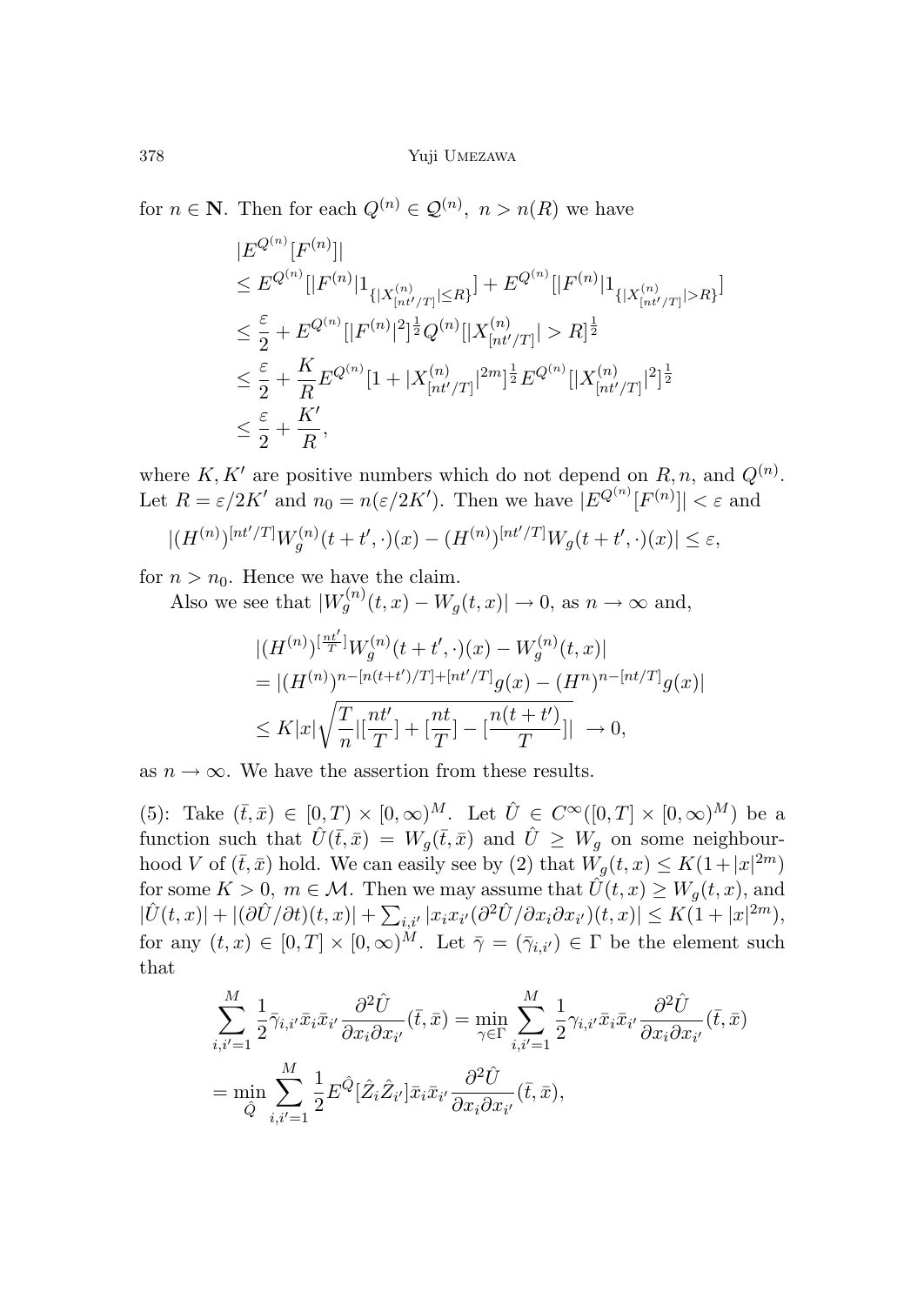where  $\hat{Q}$  runs  $\hat{\mathcal{Q}} \cap \bigcap_{i=1}^{M} \{ \hat{Q} \in \hat{\mathcal{P}} \mid E^{\hat{Q}}[\hat{Z}_i] = 0 \}.$ 

Also, let  $\hat{Q}^{(n)} \in \hat{\mathcal{Q}} \cap \bigcap_{i=1}^{M} \{\hat{Q} \in \hat{\mathcal{P}} \mid E^{\hat{Q}}[\hat{Y}_i^{(n)}] = 1\}, n \in \mathbb{N}$  be measures that attain the minimal of

$$
\min_{\hat{Q}} \sum_{i,i'=1}^{M} \frac{1}{2} \frac{E^{\hat{Q}}[(\hat{Y}_i^{(n)} - 1)(\hat{Y}_{i'}^{(n)} - 1)]}{T/n} \bar{x}_i \bar{x}_{i'} \frac{\partial^2 \hat{U}}{\partial x_i \partial x_{i'}}(\bar{t}, \bar{x}), \quad n \in \mathbb{N},
$$

where  $\hat{Q}$  runs  $\hat{\mathcal{Q}} \cap \bigcap_{i=1}^{M} \{\hat{Q} \in \hat{\mathcal{P}} \mid E^{\hat{Q}}[\hat{Y}_i^{(n)}] = 1\}$  for each  $n \in \mathbb{N}$ . Note that we can naturally regard  $\hat{Q}^{(n)}$  as a probability measure on  $(\Omega, \mathcal{F}_1)$  for each  $n \in \mathbb{N}$ . Take  $\rho^{(n)} \in \mathcal{L}_1$  such that  $d\hat{Q}^{(n)}/dP = \rho^{(n)}(\cdot, Z_1)$  holds. We define  $\bar{Q}^{(n)} \in \mathcal{Q}^{(n)}$  by  $E\left[\frac{d\bar{Q}^{(n)}}{dP} | \mathcal{F}_n\right] = \prod_{k=1}^n$  $\bar{\rho}_k^{(n)}(\cdot, Z_k)$ , where  $\bar{\rho}_k^{(n)} = \rho^{(n)}$ ,  $k =$  $1, 2, \ldots, n$ , and  $\bar{P}^{(n)} = \bar{Q}^{(n)} \circ X(\cdot; n)^{-1}$  for  $n \in \mathbb{N}$ . We see that there exists

a cluster point  $\bar{P} \in \mathcal{P}$  of  $\{\bar{P}^{(n)}\}_{n \in \mathbb{N}}$  and  $d\langle w_i, w_{i'} \rangle_u = \bar{\gamma}_{i,i'} w_i(u) w_{i'}(u) du$ ,  $\bar{P}$ a.s., by an argument similar to that of the proof of Lemma 3.4. Then we have

$$
\hat{U}(\bar{t}, \bar{x}) = W_g(\bar{t}, \bar{x}) = \lim_{k \to \infty} (H^{(n)})^{[nh/T]} W_g(\bar{t} + h, \cdot)(\bar{x})
$$
\n
$$
\leq \limsup_{k \to \infty} E^{\bar{P}^{(n)}} [W_g(\bar{t} + h, \bar{x}w(\frac{T}{n}[\frac{nh}{T}])]
$$
\n
$$
= E^{\bar{P}} [W_g(\bar{t} + h, \bar{x}w(h))] \leq E^{\bar{P}} [\hat{U}(\bar{t} + h, \bar{x}w(h))].
$$

Then we see by Ito's formula that

(36) 
$$
0 \leq E^{\bar{P}} \left[ \int_0^h \left( \frac{\partial \hat{U}}{\partial t} + \sum_{i,i'=1}^M \frac{1}{2} \bar{\gamma}_{i,i'} x_i x_{i'} \frac{\partial^2 \hat{U}}{\partial x_i \partial x_{i'}} \right) (\bar{t} + u, \bar{x} w(u)) du \right].
$$

Dividing both sides by  $h > 0$  and letting  $h \to \infty$ , we have

$$
0 \leq \left(\frac{\partial \hat{U}}{\partial t} + \sum_{i,i'=1}^{M} \frac{1}{2} \bar{\gamma}_{i,i'} x_i x_{i'} \frac{\partial^2 \hat{U}}{\partial x_i \partial x_{i'}}\right) (\bar{t}, \bar{x})
$$
  

$$
= \left(\frac{\partial \hat{U}}{\partial t} + \min_{\gamma \in \Gamma} \sum_{i,i'=1}^{M} \frac{1}{2} \gamma_{i,i'} \bar{x}_i \bar{x}_{i'} \frac{\partial^2 \hat{U}}{\partial x_i \partial x_{i'}}\right) (\bar{t}, \bar{x}).
$$

This completes the proof.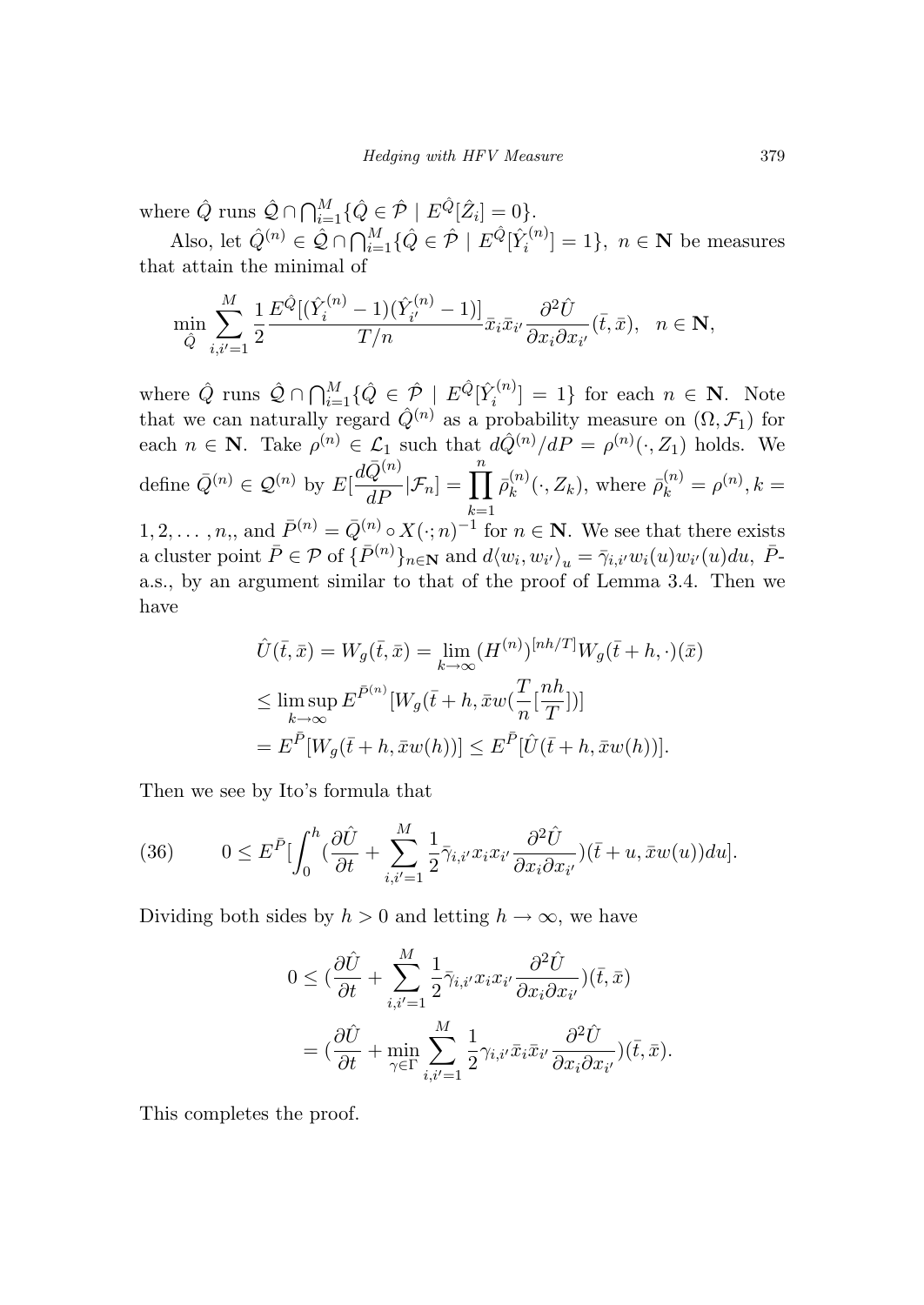#### **3.3. Conclusion**

Now we prove Theorem 1.5, which is our main result in this paper. Take an arbitrary subsequence  $(\bar{n})$  of  $(n)_{n\in\mathbb{N}}$  and define  $W_f$  as in Proposition 3.2. Using Proposition 3.2 (3), We have  $\inf_{\bar{P}\in\bar{\mathcal{P}}}E^{\bar{P}}[f(xw(T-t))] \leq W_f(t,x)$  for  $(t, x) \in [0, T] \times [0, \infty)^M$ . On the other hand, we have the inverse inequality by Theorem A.2, Proposition A.4, and Proposition 3.2 (3). Then we have

$$
W_f(t,x) = \inf_{\bar{P} \in \bar{\mathcal{P}}} E^{\bar{P}}[f(xw(T-t))].
$$

Since the subsequence  $(\bar{n})$  is arbitrary,  $U(t, x) = \lim_{n \to \infty} (H^{(n)})^{n-[nt/T]T/n} f(x)$ exists for any  $t \in [0, T]$ ,  $x \in [0, \infty)^M$ , and equals  $\inf_{\overline{P} \in \overline{P}} E^{\overline{P}}[f(xw(T - t))].$ Then we see that *U* is a viscosity solution of  $(13)$  because  $U(t, x)$  =  $W_f(t,x) = E^{\bar{P}}[f(xw(T-t))]$  is both a supersolution and subsolution. Also the uniqueness holds by Corollary A.2. Hence we have the assertion from Theorem 2.2. This completes the proof.

# **Appendix A. Some remarks on a Bellman equation and viscosity solution**

We recall the definition and some property of viscosity solution in this appendix. The reader also refer to [10] for detail.

DEFINITION A.1. We say that a continuous function  $U : [0, T] \times$  $[0,\infty)^M \to \mathbf{R}$  is a viscosity supersolution (*resp. subsolution*) of Hamilton-Jacobi-Bellman equation (13), if

$$
(\frac{\partial \hat{U}}{\partial t} + \inf_{\gamma \in \Gamma} \sum_{i,i'=1}^M \frac{1}{2} \gamma_{i,i'} x_i x_{i'} \frac{\partial^2 \hat{U}}{\partial x_i \partial x_{i'}})(\bar{t}, \bar{x}) \leq 0 \ (resp. \ \geq 0)
$$

holds for any  $(\bar{t},\bar{x}) \in [0,T] \times [0,\infty)^M$  and  $\hat{U} \in C^\infty([0,T] \times [0,\infty)^M)$  such that  $\hat{U}(\bar{t},\bar{x}) = U(\bar{t},\bar{x})$  and  $\hat{U} - U$  takes its local maximum (*resp. local minimum*) value 0 at  $(\bar{t}, \bar{x})$ . Also we say that a function  $U : [0, T] \times [0, \infty)^M \to \mathbf{R}$  is a viscosity solution if it is both a viscosity supersolution and subsolution.

We will need the following comparison theorem for a viscosity supersolution and a subsolution due to [17].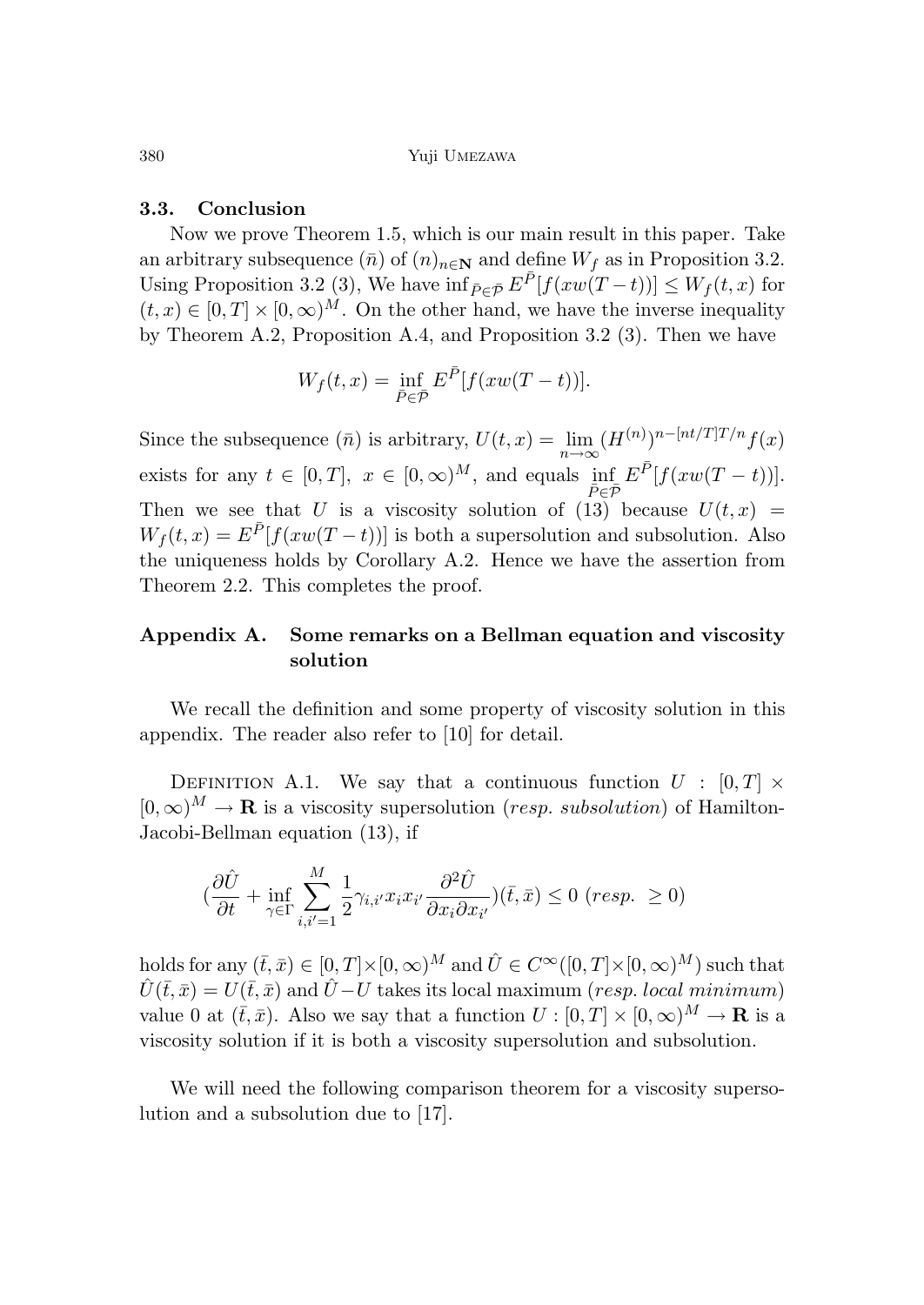THEOREM A.2. Let  $\overline{U}$  and  $\underline{U}$  be a viscosity supersolution and a subsolution of Hamilton-Jacobi-Bellman equation (13). If the following inequalities:

$$
\sup_{[0,T)\times[0,\infty)^M} \frac{U(t,x)/(|x|^2+1)^m < \infty,}{\inf_{[0,T)\times[0,\infty)^M} \overline{U}(t,x)/(|x|^2+1)^m > -\infty, \quad m > 0,}
$$
  

$$
\frac{U(T,x) \le \overline{U}(T,x), \quad x \in [0,\infty)^M,
$$

hold, then we have  $U(t, x) \leq \overline{U}(t, x)$ ,  $(t, x) \in [0, T) \times [0, \infty)^M$ . In particular, the viscosity solution *U* of Hamilton-Jacobi-Bellman equation (13) satisfying  $U \in \hat{C}([0,\infty)^M : \mathbf{R})$  is unique.

Before we state a proposition on Hamilton-Jacobi-Bellman equation (13), we prove a lemma.

LEMMA A.3. There exists  $C_m > 0$  for each  $m \in \mathbb{N}$  such that

$$
E^{\bar{P}}[\max_{u \in [0,t]} |w(u) - \mathbf{1}|^{2m}] \leq C_m t^m,
$$
  

$$
E^{\bar{P}}[\max_{u \in [0,T]} |w(u)|^{2m}] \leq C_m, \ t \in [0,T], \ \bar{P} \in \bar{\mathcal{P}}.
$$

PROOF. We see by Burkholder's inequality that

$$
E^{\bar{P}}[\max_{u \in [0,t]} |w(u) - \mathbf{1}|^{2m}] \le c E^{\bar{P}}[\sum_{i=1}^{M} \langle w_i \rangle_u^m]
$$
  
(37) 
$$
\le c E^{\bar{P}}[(\int_0^t \max_{\gamma \in \Gamma} \sum_{i=1}^{M} \gamma_{ii} |w_i(u)|^2 du)^m] \le c \bar{\gamma}^m E^{\bar{P}}[(\int_0^t |w(u)|^2 du)^m]
$$

$$
\le c t^m E^{\bar{P}}[\int_0^t |w(u)|^{2m} du] \le c + c t^m E^{\bar{P}}[\int_0^t \max_{s \in [0,u]} |w(u) - \mathbf{1}|^{2m} du]
$$

where all *c* stand for positive numbers (not necessarily equal) which do not depend on  $\overline{P} \in \overline{P}$  and *t*. Then we have the assertion by Gronwall's inequality.  $\square$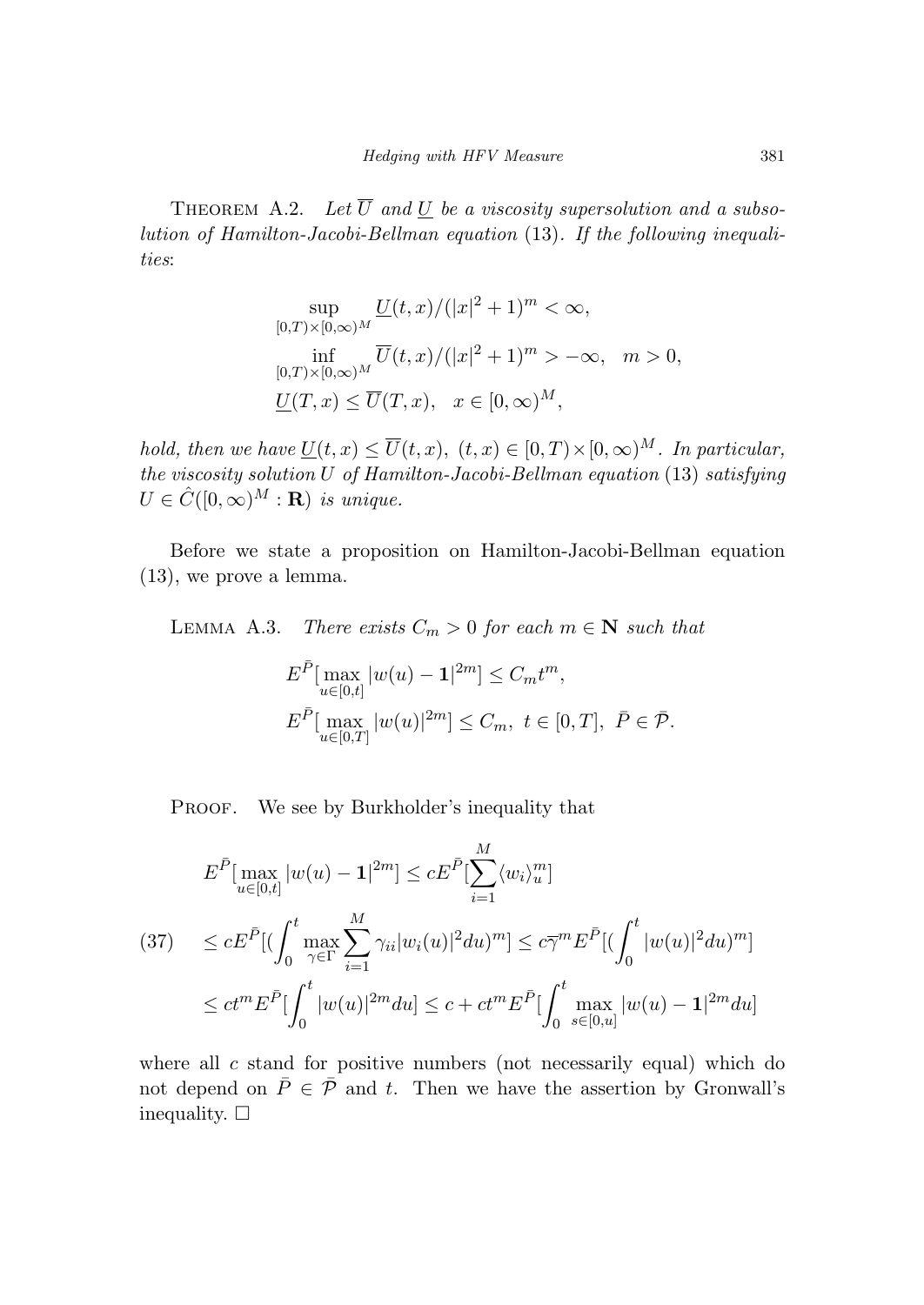Let  $\bar{U}(t,x) = \inf_{\bar{P} \in \bar{\mathcal{P}}} E^{\bar{P}}[\tilde{f}(xw(T-t))]$ . Using Lemma A.3, We can easily see that  $\bar{U} \in \hat{C}([0,\infty)^M : \mathbf{R})$ . Now we show the following.

PROPOSITION A.4.  $\bar{U}(t, x)$  is a viscosity supersolution of (13).

PROOF. First we denote by  $\Lambda$  a set of control which is composed of pairs  $\{(\Omega, \mathcal{F}, P; \{\mathcal{F}_t\}_{t\in[0,T]})$ , X such that the following satisfied:

 $(\Omega, \mathcal{F}, P; \{\mathcal{F}_t\}_{t\in [0,T]})$  is a filtered probability space,

 $X = (X_1, X_2, \ldots, X_M)$  is a continuous positive martingale with respect to  $\{\mathcal{F}_t\}_{t\in[0,T]}$  under *P*,

$$
P(X_i(0) = 1, i = 1, 2, \dots, M) = 1.
$$

 $\langle X_i, X_{i'} \rangle$ ,  $i, i' \in \{1, 2, ..., M\}$  are absolutely continuous with respect to Lebesgue measure*,* and

(38) 
$$
(\frac{1}{X_i(u)X_{i'}(u)}\frac{d\langle X_i, X_{i'}\rangle}{dt}(u))_{i,i'=1,2,\ldots,M} \in \Gamma, u \in [0,T], P \text{ a.s.}
$$

We define  $Q_t q(x)$ ,  $t \in [0, T)$ ,  $x \in [0, \infty)^M$ , and  $q \in \overline{C}([0, \infty)^M : \mathbf{R})$  by

(39) 
$$
Q_t g(x) = \inf_{\overline{P} \in \overline{P}} E^{\overline{P}}[g(xw(t))].
$$

Then we can easily see that  $Q_t g(x) = \inf_{\lambda \in \Lambda} E^P[g(xX_t)]$  since  $PX^{-1} \in \overline{\mathcal{P}}$ .

Step 1. We show that  $Q_{t+t'}g(x) \geq Q_tQ_{t'}g(x), t, t' \in [0,T], x \in$  $[0,\infty)^M$ . We define a filtration  $\{\hat{\mathcal{B}}_u\}_{u\in[0,T]}$  on  $(C[0,\infty)^M, \mathcal{B}[C[0,\infty)^M])$  and a *M*-dimensional  $\{\hat{\mathcal{B}}_u\}$ -adapted process  $\hat{X}_u = (\hat{X}_{1,u}, \hat{X}_{2,u}, \dots, \hat{X}_{M,u}), u \in$  $[0, T]$ , by

$$
\hat{\mathcal{B}}_u = \begin{cases}\n\mathcal{B}_{t+u}, & 0 \le u \le T-t, \\
\mathcal{B}_T, & T-t < u \le T.\n\end{cases}
$$
\n
$$
\hat{X}_{i,u}(w) = \begin{cases}\nw_i(t+u)/w_i(t), & 0 \le u \le T-t, \\
w_i(T)/w_i(t), & T-t < u \le T.\n\end{cases}
$$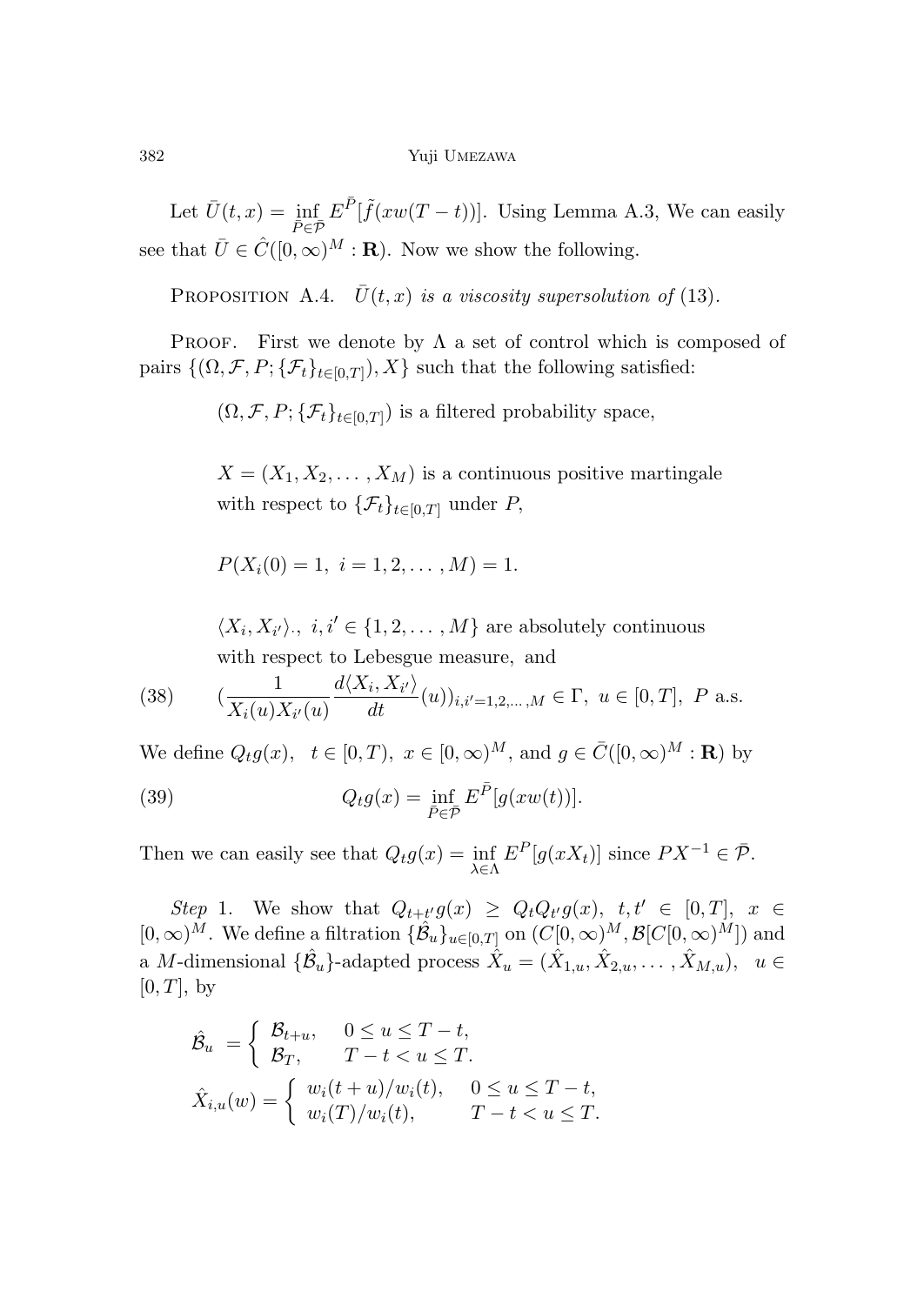Since  $(C[0,\infty)^M, \mathcal{B}[C[0,\infty)^M], \overline{P})$  is standard probability space for each  $\overline{P} \in \overline{\mathcal{P}}$ , there exists a regular conditional measure  $\overline{P}_t(w, B)$  :  $C[0, \infty)^M$  ×  $\mathcal{B}[C[0,\infty)^M] \to [0,1], t \in [0,t].$  Then we can easily see that

$$
((C[0,\infty)^M,\mathcal{B}[C[0,\infty)^M],\bar{P}_t(w,\cdot);\{\hat{\mathcal{B}}_u\}_{u\in[0,T]}),\hat{X})\in\Lambda,
$$

and

$$
E^{\bar{P}}[g(xw(t+t'))] = E^{\bar{P}}[E^{\bar{P}}[g(xw(t+t'))|\mathcal{B}_t]]
$$
  
= 
$$
E^{\bar{P}}[\int g(xw(t')\hat{X}_{t'})\hat{P}_t(w, dw')] \ge E^{\hat{P}}[Q_{t'}g(xw(t))] \ge Q_tQ_{t'}g(x),
$$

for  $\bar{P} \in \bar{\mathcal{P}}$ . Hence we have the assertion.

Step 2. Take  $(\bar{t},\bar{x}) \in [0,T) \times [0,\infty)^M$  and fix it. Let  $\hat{U} \in C^{\infty}([0,T] \times$  $[0,\infty)^M$  be a function such that  $\hat{U}(\bar{t},\bar{x}) = \overline{U}(\bar{t},\bar{x})$  and  $\hat{U} \leq \overline{U}$  on some neighbourhood *V* of  $(\bar{t}, \bar{x})$  hold. We may assume that  $\hat{U}(t, x) \leq \overline{U}(t, x)$  and,

(40) 
$$
|\hat{U}(t,x)|+|\frac{\partial \hat{U}}{\partial t}(t,x)|+\sum_{i,i'}|x_ix_{i'}\frac{\partial^2 \hat{U}}{\partial x_i \partial x_{i'}}(t,x)|\leq K(1+|x|^{2m}),
$$

for any  $(t, s) \in [0, T] \times [0, \infty)$ , because  $\overline{U} \in \hat{C}([0, \infty)^M : \mathbf{R})$ .

From here to the end of this proof,  $c > 0$  will stand for positive numbers (not necessarily equal) which do not depend on  $\overline{P} \in \overline{\mathcal{P}}$ ,  $t \in [0, T]$ ,  $\gamma \in \Gamma$ , and  $R > 0$ . First we claim that there exists  $M(R) > 0$  for each  $R > 0$  such that  $M(R)$  does not depend on  $\overline{P} \in \overline{\mathcal{P}}$ ,  $t \in [0, T]$ ,  $\gamma \in \Gamma$ , and

$$
|E^{\bar{P}}[\int_{0}^{t-\bar{t}} \frac{\partial \hat{U}}{\partial t}(\bar{t}+u,\bar{x}w(u))du + \int_{0}^{t-\bar{t}} \sum_{i,i'=1}^{M} \frac{1}{2}\bar{x}_{i}\bar{x}_{i'} \frac{\partial^{2} \hat{U}}{\partial x_{i}\partial x_{i'}}(\bar{t}+u,\bar{x}w(u))d\langle w_{i},w_{i'}\rangle_{u}] - \{\frac{\partial \hat{U}}{\partial t}(\bar{t},\bar{x})(t-\bar{t}) + E^{\bar{P}}[\sum_{i,i'=1}^{M} \frac{1}{2}\bar{x}_{i}\bar{x}_{i'} \frac{\partial^{2} \hat{U}}{\partial x_{i}\partial x_{i'}}(\bar{t},\bar{x})\langle w_{i},w_{i'}\rangle_{t-\bar{t}}]\}| \leq \frac{c(t-\bar{t})}{R} + cM(R)(t-\bar{t})^{3/2},
$$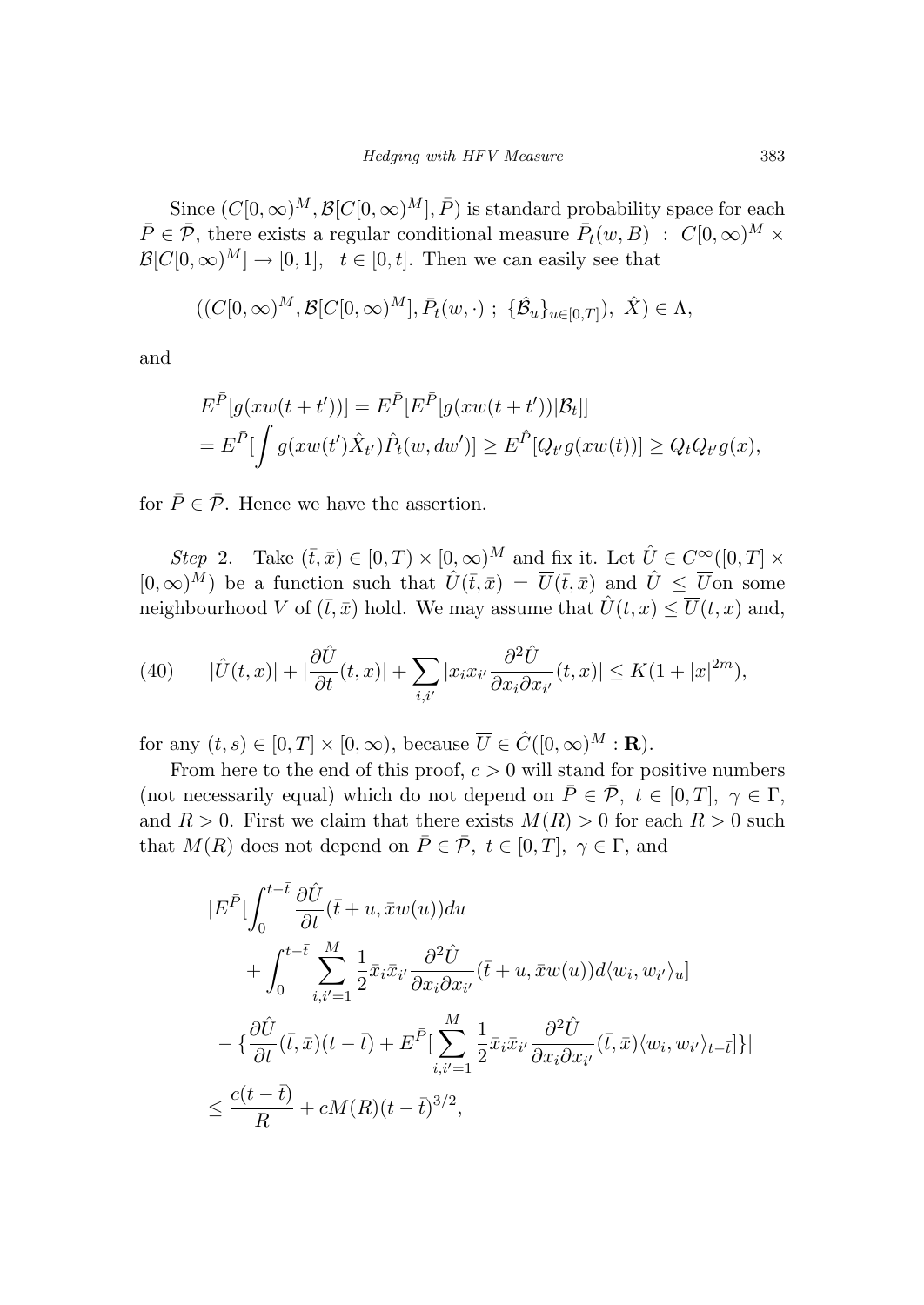for  $t > \overline{t}$ . To show this claim, we estimate

$$
I_{1} + I_{2}
$$
\n
$$
= E^{\bar{P}}[|\int_{0}^{t-\bar{t}} \sum_{i,i'=1}^{M} \frac{1}{2} \bar{x}_{i} \bar{x}_{i'} F_{ii'}(u,w) d\langle w_{i}, w_{i'}\rangle_{u}|1_{\{\max_{u\in[0,t-\bar{t}]} |w(u)| > R\}}]
$$
\n
$$
(41) \quad + E^{\bar{P}}[|\int_{0}^{t-\bar{t}} \sum_{i,i'=1}^{M} \frac{1}{2} \bar{x}_{i} \bar{x}_{i'} F_{ii'}(u,w) d\langle w_{i}, w_{i'}\rangle_{u}|1_{\{\max_{u\in[0,t-\bar{t}]} |w(u)| \le R\}}],
$$

where  $F_{i,i'}(u,w) = \frac{\partial^2 \hat{U}}{\partial u \cdot \partial v}$  $\frac{\partial^2 \hat{U}}{\partial x_i \partial x_{i'}}(\bar{t} + u, \bar{x}w(u)) - \frac{\partial^2 \hat{U}}{\partial x_i \partial x_{i'}}$  $\frac{\partial^2 U}{\partial x_i \partial x_{i'}}(\bar{t},\bar{x}), i, i' = 1,2,...,M,$  $R > 0$ ,  $\bar{P} \in \bar{\mathcal{P}}$ , and

(42) 
$$
J_1 + J_2 = E^{\bar{P}} \left[ \int_0^{t - \bar{t}} |G(u, w)| du \right]_{\{ \max_{u \in [0, t - \bar{t}]} |w(u)| > R \}} \left. \right]
$$

$$
+ E^{\bar{P}} \left[ \int_0^{t - \bar{t}} |G(u, w)| du \right]_{\{ \max_{u \in [0, t - \bar{t}]} |w(u)| \le R \}} \left. \right],
$$

where  $G(u, w) = \frac{\partial \hat{U}}{\partial t}(\bar{t} + u, \bar{x}w(u)) - \frac{\partial \hat{U}}{\partial t}(\bar{t}, \bar{x}), R > 0, \ \bar{P} \in \bar{\mathcal{P}}$ . We have the claim by Lemma A.3, Hölder's inequality, Tchebychev's inequality, Burkholder's inequality, and Lipschitz continuity of all derivatives of  $\hat{U}$  on a bounded interval. Also we have

$$
|E^{\bar{P}}[\int_{0}^{t-\bar{t}} (\min_{\gamma \in \Gamma} \sum_{i,i'=1}^{M} \frac{1}{2} \gamma_{ii'} \bar{x}_i \bar{x}_{i'} \frac{\partial^2 \hat{U}}{\partial x_i \partial x_{i'}}(\bar{t}, \bar{x}) w_i(u) w_{i'}(u)) du]
$$
  

$$
- (t-\bar{t}) (\min_{\gamma \in \Gamma} \sum_{i,i'=1}^{M} \frac{1}{2} \gamma_{ii'} \bar{x}_i \bar{x}_{i'} \frac{\partial^2 \hat{U}}{\partial x_i \partial x_{i'}}(\bar{t}, \bar{x}))| \leq c|t-\bar{t}|^{3/2}.
$$

by Lemma A.3 and Hölder's inequality.

Step 3. We see by Ito's formula that

$$
\hat{U}(\bar{t}, \bar{x}) = \overline{U}(\bar{t}, \bar{x}) = Q(T - \bar{t})\tilde{f}(\bar{t}, \bar{x})
$$
\n
$$
\geq Q(t - \bar{t})Q(T - \bar{t})\tilde{f}(x) = Q(t - \bar{t})\overline{U}(t, \cdot)(x)
$$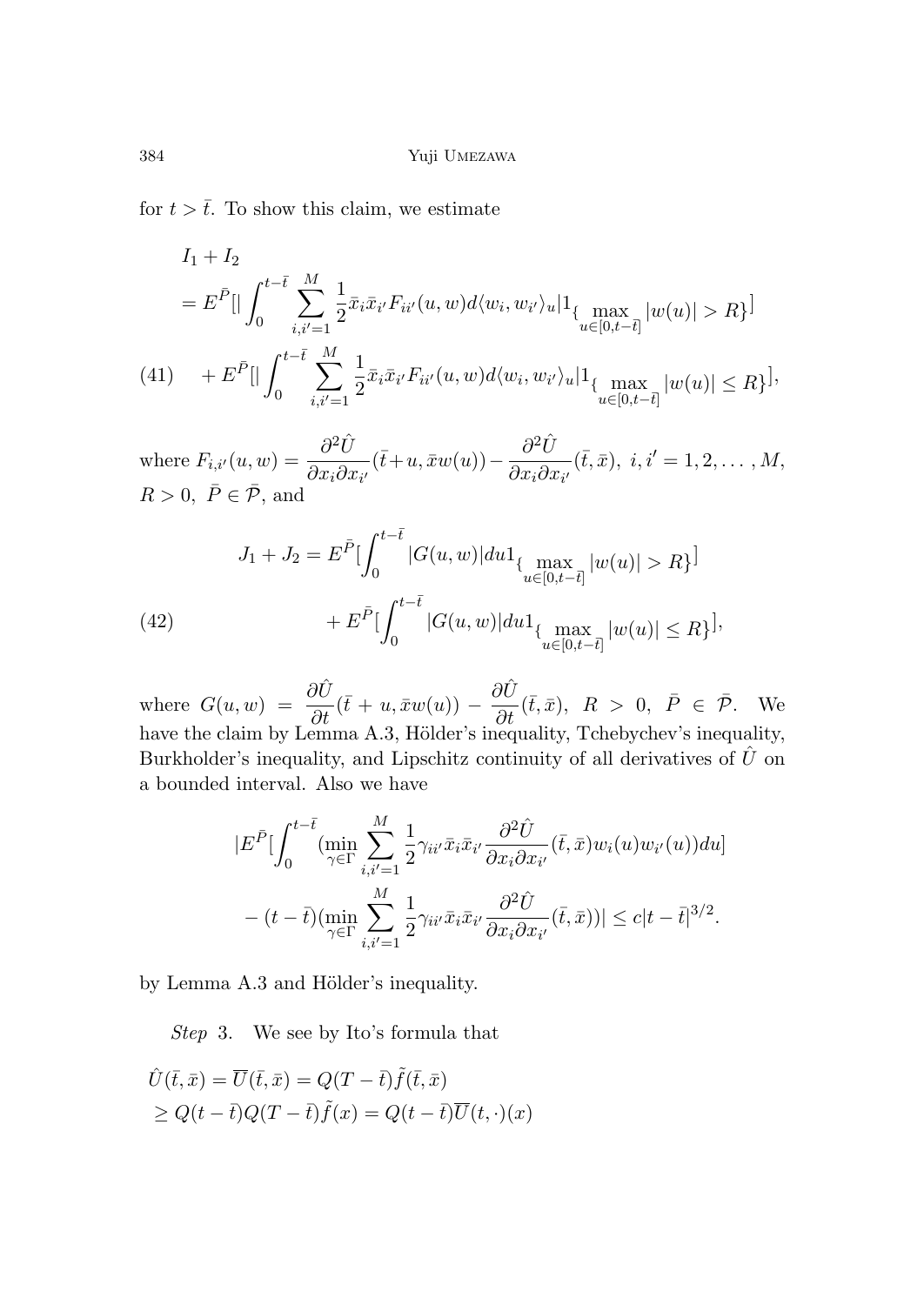$$
= \inf_{\bar{P}\in\bar{\mathcal{P}}} E^{\bar{P}}[\overline{U}(t,\bar{x}w(t-\bar{t}))] \geq \inf_{\bar{P}\in\bar{\mathcal{P}}} E^{\bar{P}}[\hat{U}(t,\bar{x}w(t-\bar{t}))]
$$
  

$$
= \hat{U}(\bar{t},\bar{x}) + \inf_{\bar{P}\in\bar{\mathcal{P}}} E^{\bar{P}}[\int_{0}^{t-\bar{t}} \frac{\partial \hat{U}}{\partial t}(\bar{t}+u,\bar{x}w(u))du + \int_{0}^{t-\bar{t}} \sum_{i,i'=1}^{M} \frac{1}{2}\bar{x}_{i}\bar{x}_{i'}\frac{\partial^{2}\hat{U}}{\partial x_{i}\partial x_{i'}}(\bar{t}+u,\bar{x}w(u))d\langle w_{i},w_{i'}\rangle_{u}].
$$

Then we have

$$
0 \ge -c(M(R) + 1)(t - \bar{t})^{3/2} - \frac{c(t - \bar{t})}{R} + \frac{\partial \hat{U}}{\partial t}(\bar{t}, \bar{x})(t - \bar{t})
$$
  
+  $(t - \bar{t})(\min_{\gamma \in \Gamma} \sum_{i,i'=1}^{M} \frac{1}{2} \gamma_{ii'} \bar{x}_i \bar{x}_{i'} \frac{\partial^2 \hat{U}}{\partial x_i \partial x_{i'}}(\bar{t}, \bar{x})), \quad \bar{t} < t \le T, \ R > 0,$ 

by the consequence of step 2. Dividing both sides of the above inequality by  $t - \bar{t} > 0$  and letting  $t \to \bar{t}$ , we have

$$
0 \ge -\frac{c}{R} + \frac{\partial \hat{U}}{\partial t}(\bar{t}, \bar{x}) + \min_{\gamma \in \Gamma} \sum_{i,i'=1}^{M} \frac{1}{2} \gamma_{ii'} \bar{x}_i \bar{x}_{i'} \frac{\partial^2 \hat{U}}{\partial x_i \partial x_{i'}}(\bar{t}, \bar{x}),
$$

for all  $R > 0$ . Hence we have the assertion. This completes the proof.  $\Box$ 

Acknowledgement. The author would like to thank Professor Shigeo Kusuoka for his useful advices.

# **References**

- [1] Artzner, P., Delbaen, F., Eber, J.-M. and D. Heath, Coherent measures of risk, Math. Finance **9**(3) (1999), 203–228.
- [2] Artzner, P., Delbaen, F., Eber, J.-M., Heath, D. and H. Ku, Multiperiod risk and coherent multiperiod risk measurements of risk, Preprint, ETH Zürich (2002).
- [3] Acerbi, C. and D. Tasche, On the Coherence of Expected Shortfall, Working Paper (2001).
- [4] Barrieu, P. and N. El Karoui, Inf-Convolution of risk measures and optimal risk transfer, Finance Stoch. **9** (2005), 269–298.
- [5] Barrieu, P. and N. El Karoui, Pricing, hedging and optimally designing derivatives via minimization of risk measures, Preprint (2005).